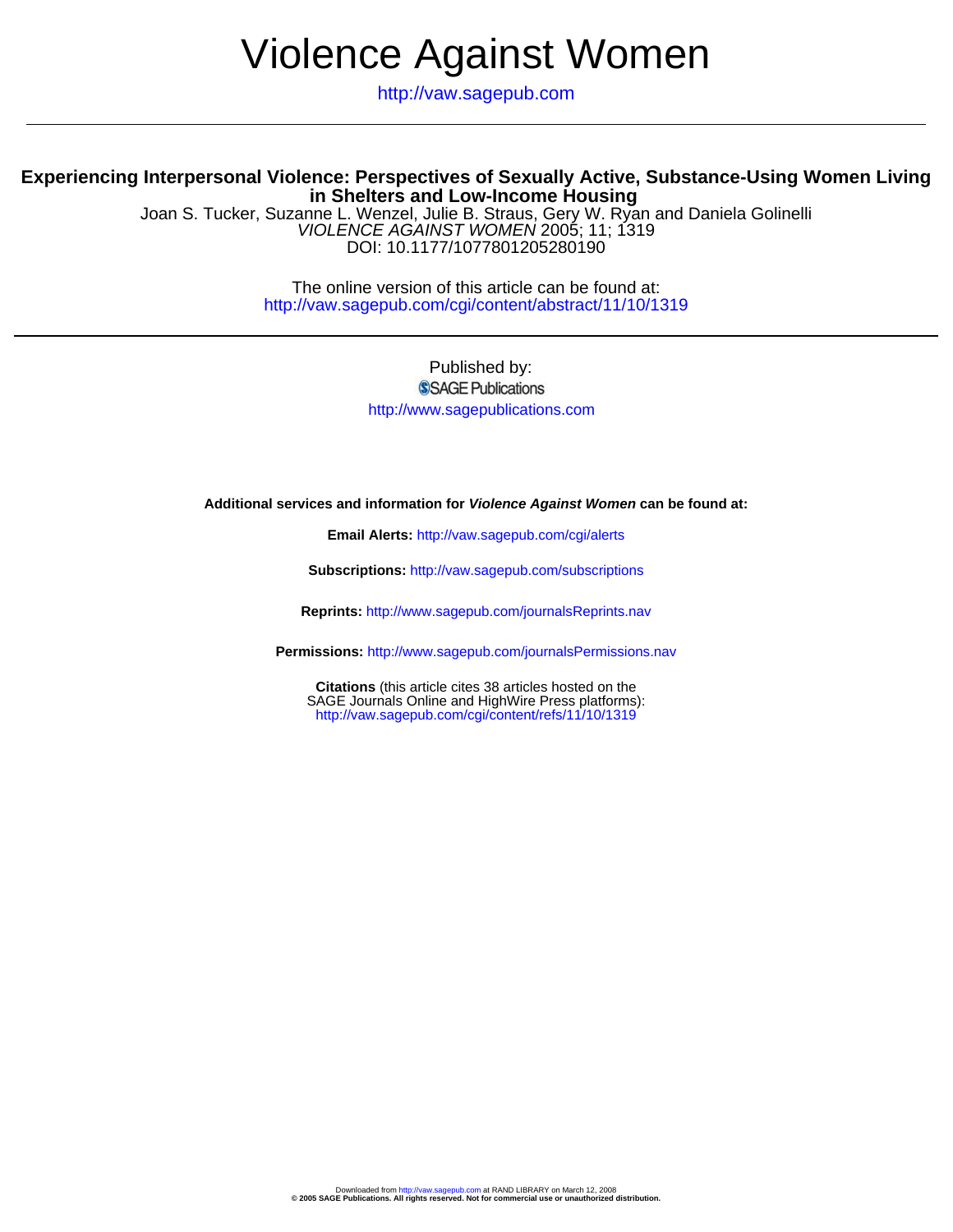# *Experiencing Interpersonal Violence*

*Perspectives of Sexually Active, Substance-Using Women Living in Shelters and Low-Income Housing*

> JOAN S. TUCKER SUZANNE L. WENZEL JULIE B. STRAUS GERY W. RYAN DANIELA GOLINELLI *RAND Corporation*

*As part of a larger study, the authors investigated experiences of recent violence among sexually active, substance-using women. Structured interviews were conducted with 172 women living in shelters and low-income housing, 41 of whom also completed an indepth interview on their worst violent episode. Structured interviews indicated that rape and self-blame were more common among sheltered women. In-depth interviews suggested that sheltered women were vulnerable to instrumental aggression from a range of perpetrators, whereas housed women tended to experience hostile partner aggression. Intoxication during the violent episodes was more common among sheltered women. Implications for violence prevention and treatment services are discussed.*

*Keywords: impoverished women; substance use; violence*

*Interpersonal violence is a* significant health threat facing impoverished women (Bassuk et al., 1996; Browne & Bassuk, 1997; Goodman, Dutton, & Harris, 1995). Prevalence rates of lifetime physical abuse by a male partner in welfare samples, for example, range from 28% to 63% (Tolman & Rosen, 2001). Women living in shelters or seeking shelter tend to have greater histories of violence compared to more stably housed poor women (Bassuk &

AUTHORS' NOTE: The research reported in this article was funded by Grant R01DA11370 from the National Institute on Drug Abuse. We thank Kathryn Anderson and Mary Lou Gilbert for conducting the in-depth interviews. We also thank Judy Perlman, Kirsten Becker, and Crystal Kollross for leading the structured interview data collection.

VIOLENCE AGAINST WOMEN, Vol. 11 No. 10, October 2005 1319-1340 DOI: 10.1177/1077801205280190 © 2005 Sage Publications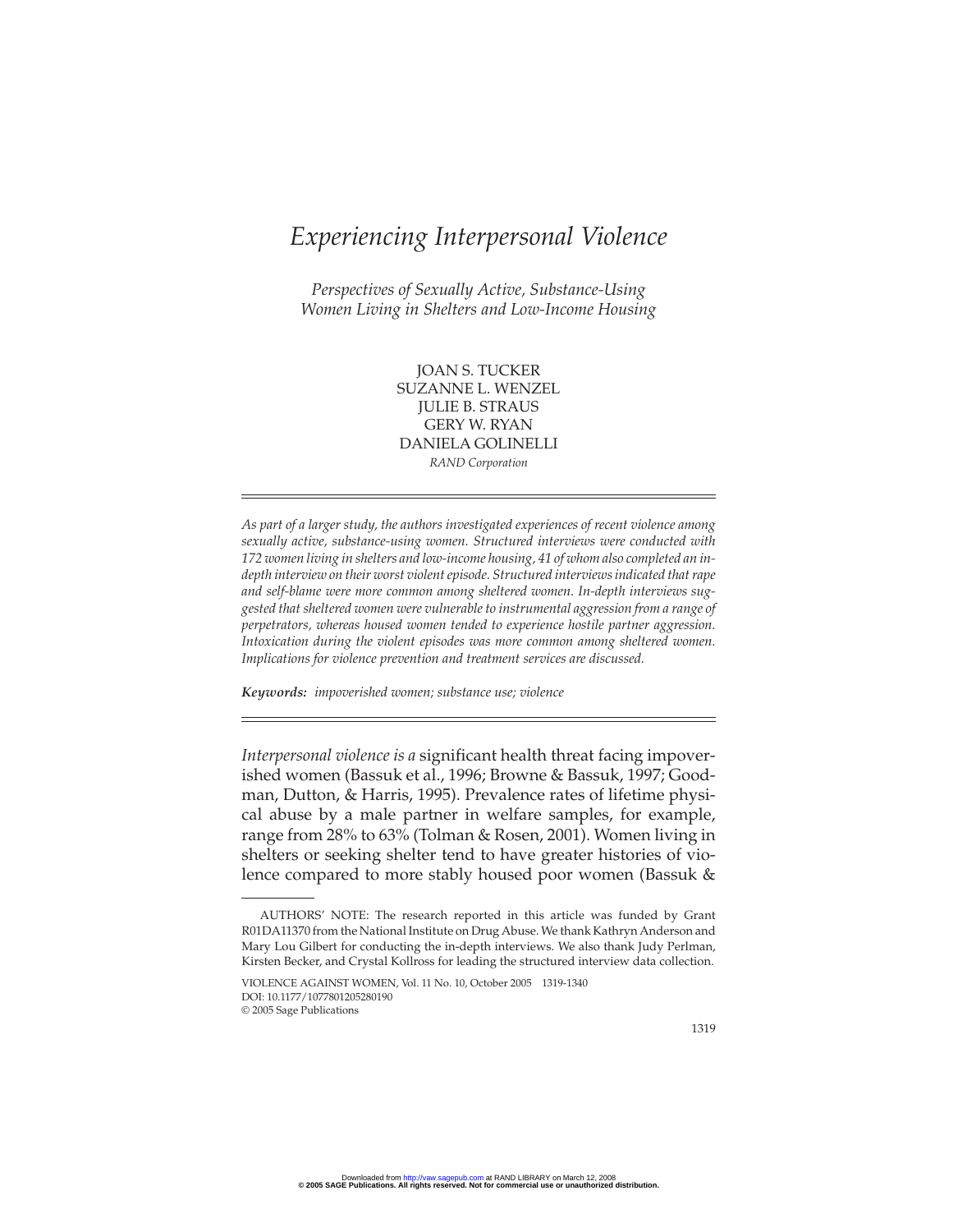Rosenberg, 1988; Ingram, Corning, & Schmidt, 1996; Shinn, Knickman, & Weitzman, 1991; Wood, Valdez, Hayashi, & Shen, 1990), although even the latter group appears to be at higher risk compared to more economically advantaged women (Wenzel, Tucker, Hambarsoomian, & Elliott, in press).

Equally important to understanding prevalence rates is the need to examine women's experiences of violence and how they may differ across subgroups of impoverished women because this has implications for targeting prevention and treatment programs to these subgroups. The violent experiences of homeless women may be more likely to involve substance use, sexual assault while trading sex, theft of drugs or money, and other forms of opportunistic violence (e.g., Bassuk, Buckner, Perloff, & Bassuk, 1998; Smereck & Hockman, 1998; Wechsberg et al., 2003). Although most violence against women is perpetrated by intimates (Krug, Dahlberg, Mercy, Zwi, & Lozano, 2002), homeless women may be more susceptible than housed women to violence from strangers and casual acquaintances.

Understanding how impoverished women think about violence against women in general, as well as interpret their own experiences of violence, is also important in that it can influence how they respond to victimization, including their degree of psychological distress (Weaver & Clum, 1995), intentions to leave abusive relationships (Pape & Arias, 2000), and help-seeking behavior (Rodriguez, Quiroga, & Bauer, 1996). For example, selfblame has been identified as an important predictor of psychological distress after victimization (Frazier, 1990; O'Neill & Kerig, 2000). Self-blame may occur if women believe that their actions, such as substance use or staying with an abusive partner, contributed in some way to their victimization. Rape victims with a history of childhood sexual abuse are more likely than those without an abuse history to blame themselves after the rape (Arata, 1999), highlighting the impact of prior abuse on how women view new episodes of victimization. To the extent that homeless women have greater exposure to violence, both as victims of violence and as witnesses to violence against others, they may be more likely than poor housed women to normalize violent episodes and not necessarily view them as abusive or assaultive. Furthermore, the realities of living in high-risk environments, prior experiences of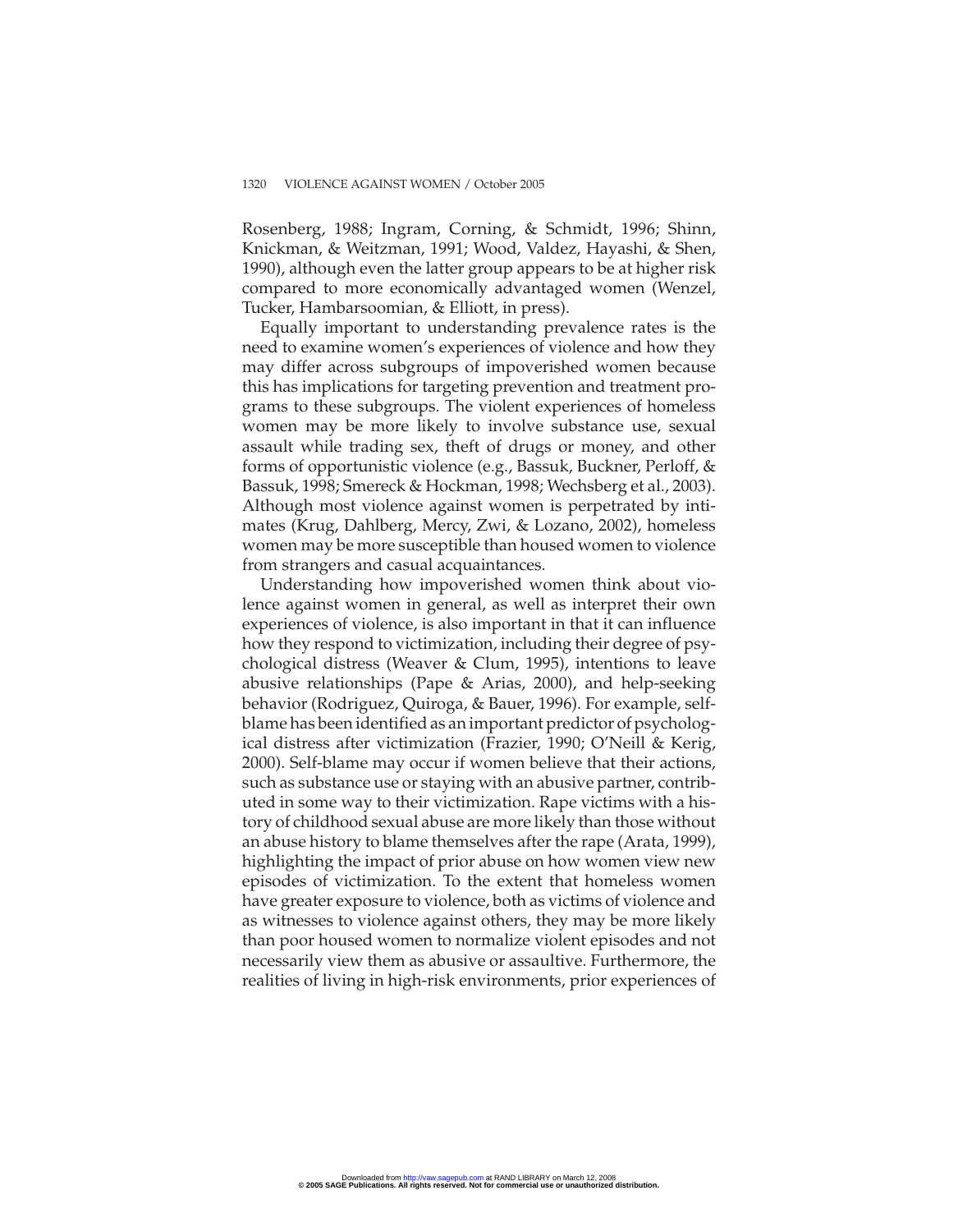victimization, and having few people to turn to for support or assistance (Letiecq, Anderson, & Koblinsky, 1998; Nyamathi, Bennett, Leake, & Chen, 1995; Wood et al., 1990) may contribute to homeless women's heightened feelings of vulnerability to violence and inability to protect themselves from future violence compared to housed women. In sum, there is reason to believe that homeless and housed women will have distinct perspectives on their own experiences of violence as well as what constitutes violence against women in general, although we are not aware of previous studies that have examined these issues in detail.

The present study is part of a larger project examining violence, substance use, and HIV risk in a probability sample of women living in temporary shelters and low-income housing in Los Angeles County. We extend our previous work comparing the prevalence of violence among sheltered women to that of housed women (Wenzel et al., 2004; Wenzel et al., in press) by examining how women's experiences and perceptions of violence differ across these two groups. Focusing on sexually active, substance-using women who had recently experienced violence, we were interested in obtaining a detailed understanding of the context of violence in these women's lives as well as how they thought about their own violent experiences (e.g., the role of substance use, attributions of blame, its impact on their lives) and violence against women in general. We employed both quantitative and qualitative methods in this exploratory study to provide a more comprehensive examination of these complex issues.

#### **METHOD**

### **PARTICIPANTS**

A probability sample of 898 impoverished women was recruited from the central region of Los Angeles County for a study examining their experiences of drug use, violence, and HIV risk. Women were eligible for the study if they were 18 to 55 years old, spoke and understood English as their primary language, and did not have significant cognitive impairment. Women we refer to as *sheltered* were sampled from a diverse array of tempo-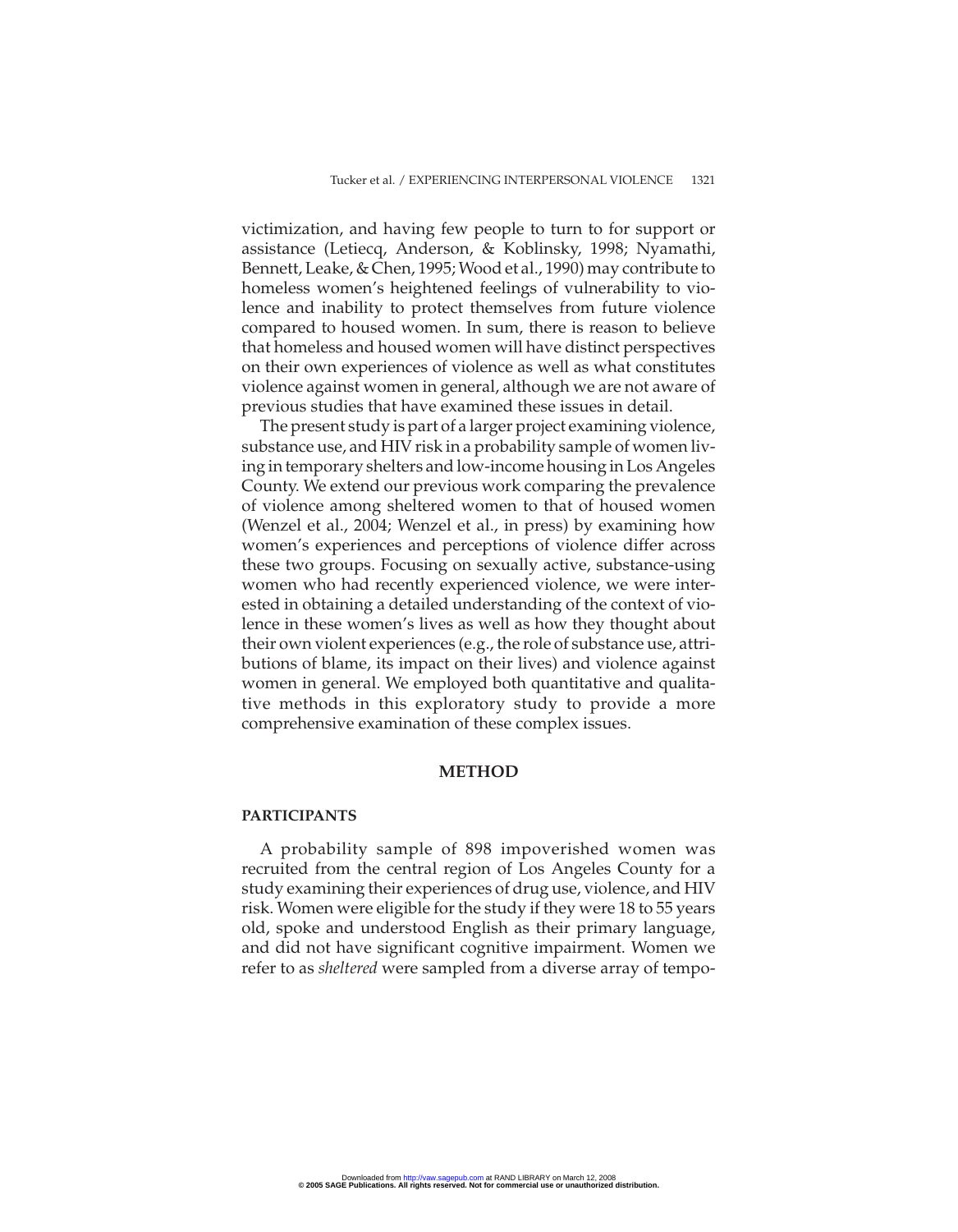rary shelter settings in Los Angeles County that serve a majority homeless clientele. Women we refer to as *low-income housed* were sampled from Section 8 private, project-based, U.S. Department of Housing and Urban Development–subsidized apartments. The response rate was 86% for sheltered women and 76% for housed women. A full description of the sampling design is provided elsewhere (Elliott, Golinelli, Hambarsoomian, Perlman, & Wenzel, in press). Our present analyses used structured interview data from 172 of these women who met the following criteria: at least one sexual partner, any substance use, and at least one episode of violence in the past 12 months.

#### **PROCEDURES**

Individual, computer-assisted, face-to-face structured interviews were conducted by trained female interviewers with the full sample of 898 women. To gain a more detailed understanding of women's experiences and perceptions of violence, we conducted an additional set of face-to-face, in-depth interviews with women who indicated in the structured interview that in the past 6 months, they (a) had at least one sexual partner, (b) engaged in any alcohol or drug use, and (c) experienced at least one episode of physical or sexual violence. We planned to terminate recruitment when we reached our target of 20 interviews each with sheltered and housed women, with the qualification that women in sites where structured interview recruiting was still in progress would remain eligible for the in-depth interview until all structured interviews at that site were complete and sampling for the site was closed. In-depth interviews were obtained from 21 of the 27 eligible sheltered women and 20 of the 27 eligible housed women. Interviews could not be completed with 10 women (6 sheltered, 4 housed) by the end of the field period, and 3 other women (all housed) refused to participate.

To better compare results from the in-depth and structured interviews, we restricted the structured interview sample for this article to the 172 women (128 sheltered, 44 housed) who met the same three criteria (at least one sexual partner, any substance use, and at least one episode of violence) for the past 12 months. Characteristics of these subsamples are shown in Table 1.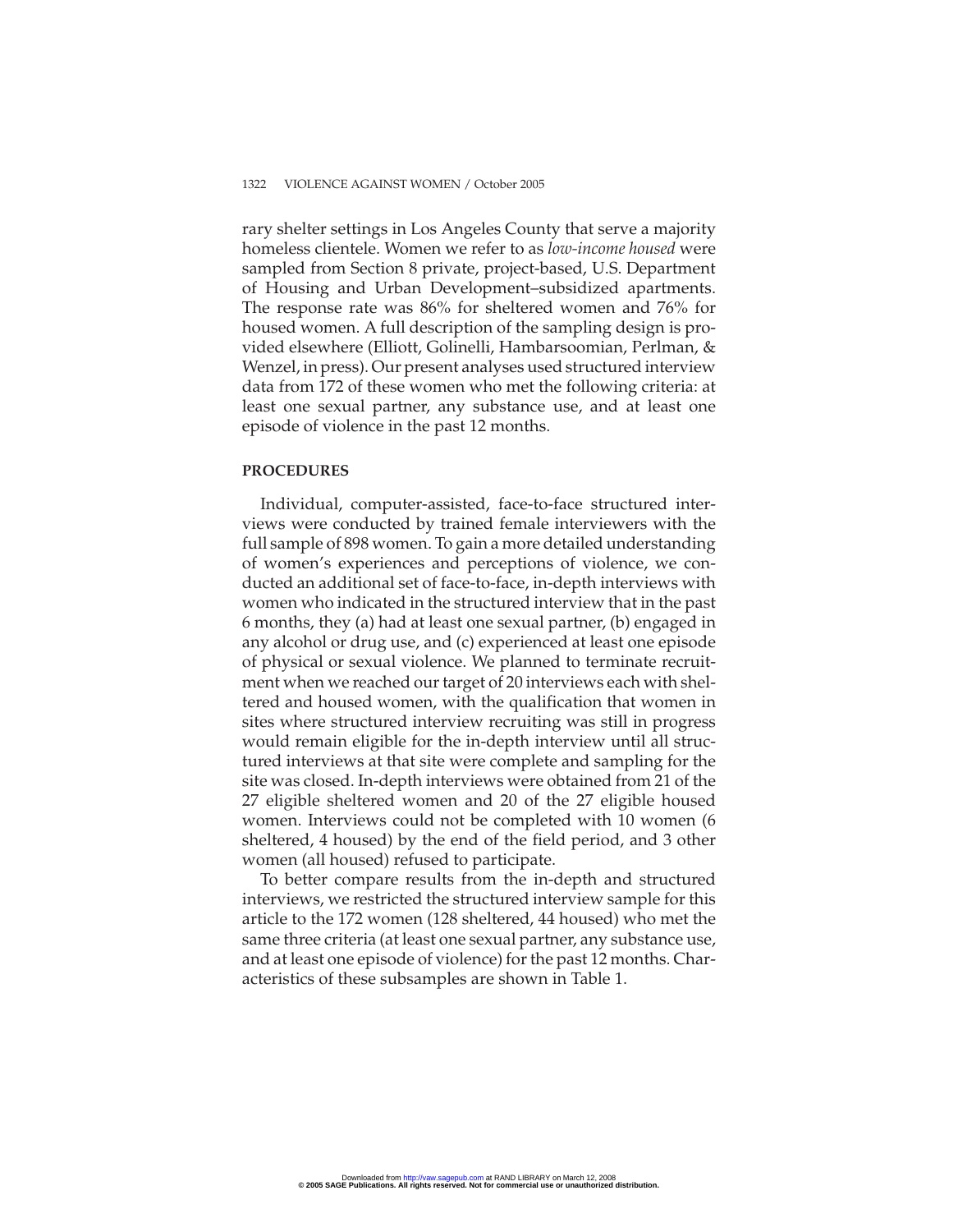| Variable                                | Structured<br>Interview Sample |    | In-Depth<br>Interview Sample |                                                   |  |
|-----------------------------------------|--------------------------------|----|------------------------------|---------------------------------------------------|--|
|                                         |                                |    |                              | Sheltered (%) Housed (%) Sheltered (%) Housed (%) |  |
| African American                        | 47                             | 68 | 52                           | 85                                                |  |
| Hispanic                                | 23                             | 27 | 19                           | 10                                                |  |
| White or Other                          | 30                             | 5  | 29                           | 5                                                 |  |
| Age                                     |                                |    |                              |                                                   |  |
| 18 to 35                                | 56                             | 82 | 53                           | 80                                                |  |
| 36 to 55                                | 44                             | 18 | 47                           | 20                                                |  |
| Living with a spouse or partner         | 11                             | 30 | 5                            | 15                                                |  |
| Had primary partner(s) (12 mo)          | 84                             | 91 | 90                           | 90                                                |  |
| Had casual partner(s) (12 mo)           | 60                             | 41 | 66                           | 40                                                |  |
| Had need-based partner(s) (12 mo)       | 38                             | 7  | 48                           | 10                                                |  |
| Had multiple partners (6 mo)            | 64                             | 43 | 71                           | 50                                                |  |
| Living with minor child(ren)            | 35                             | 77 | 43                           | 90                                                |  |
| High school graduate                    | 55                             | 77 | 43                           | 75                                                |  |
| Employed part-time or full-time         | 38                             | 75 | 29                           | 85                                                |  |
| Any drug use (12 mo)                    | 78                             | 32 | 86                           | 40                                                |  |
| Any binge drinking <sup>a</sup> (12 mo) | 56                             | 41 | 52                           | 35                                                |  |

**TABLE 1 Characteristics of the Structured Interview (***n* **= 172) and In-Depth Interview (***n* **= 41) Samples**

a. Defined as four or more drinks on one occasion.

# **STRUCTURED INTERVIEW: MEASURES AND ANALYTIC METHOD**

*Measures*. Violence was operationalized as physical or sexual and was assessed with a series of behavior-based questions designed to elicit disclosure based on items from the Conflict Tactics Scale (Straus, Hamby, Boney-McCoy, & Sugarman, 1996), the National Women's Study (Kilpatrick, Edmunds, & Seymour, 1992) and our previous work (Wenzel, Leake, & Gelberg, 2000). Questions on physical violence included whether anyone had done any of 13 things to them during the past 12 months. Eight items were considered to be indicative of major violence: punch or hit you with something that could hurt; choke you; burn or scald you on purpose; beat you up; kick you; bite or scratch you; use a knife or gun on you, including as a threat; and slam you against a wall. Five items assessing less severe types of violence included throw something at you that could hurt, twist your arm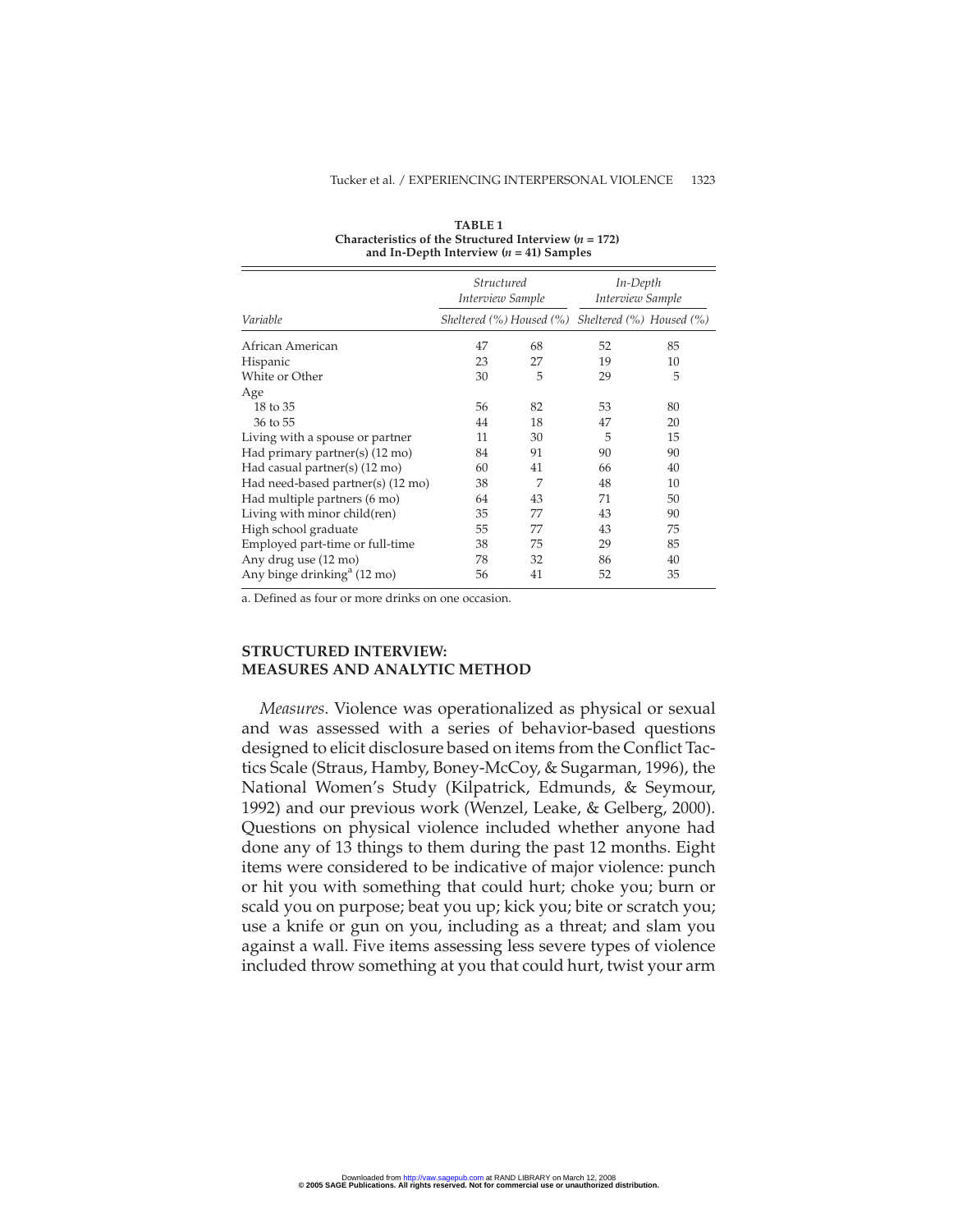#### 1324 VIOLENCE AGAINST WOMEN / October 2005

or hair in a hurtful way, push or shove you in hurtful way, grab you, and slap you. Items for sexual violence included whether they had been forced to engage in vaginal intercourse, anal intercourse, oral sex, or other undesired sexual acts during the past 12 months. The first three types of sexual acts were considered to be rape. Note that the terms *violence*, *abuse*, and *assault* were not used during the interviews in referring to these experiences because of their potential biasing effect on how women would respond to our questions. Rather, we referred to these experiences as "physical and sexual events."

Separate items asked women the extent to which the physical or sexual events caused them to initiate or increase their use of alcohol or drugs or to leave where they were staying. Women completed two items from the Appraisal of Violent Situations Questionnaire (Dutton, Burghardt, Perrin, Chrestman, & Halle, 1994) asking how much they believed that they could keep these kinds of things from happening again and how much they were able to protect their personal safety. They also completed one item each from the Appraisal of Violent Situations Questionnaire and the SAFE survey (Neufeld, 1996) asking how much they believed that in the near future these kinds of things would happen again and how much they believed that in the near future, they were at risk of serious harm because of something that someone might do to them. Attributions for violence were assessed by asking women to rate how much they believed that, these events happened to them because of (a) fate, chance, God's will; (b) their environment; (c) something about them as a person or their actions; and (d) something about the other person or their actions  $(1 = not at all to 5 = extremely).$ 

*Analytic methods*. There is a small amount of missing data for some variables from the structured interviews (generally 0.1% to 0.5%). We imputed the median value for continuous and ordinal variables and imputed the modal value for unordered variables. We compared sheltered and housed women on the occurrence of major violence and rape using Fisher's exact test. These groups were compared on the measures in Table 2 using *t* tests.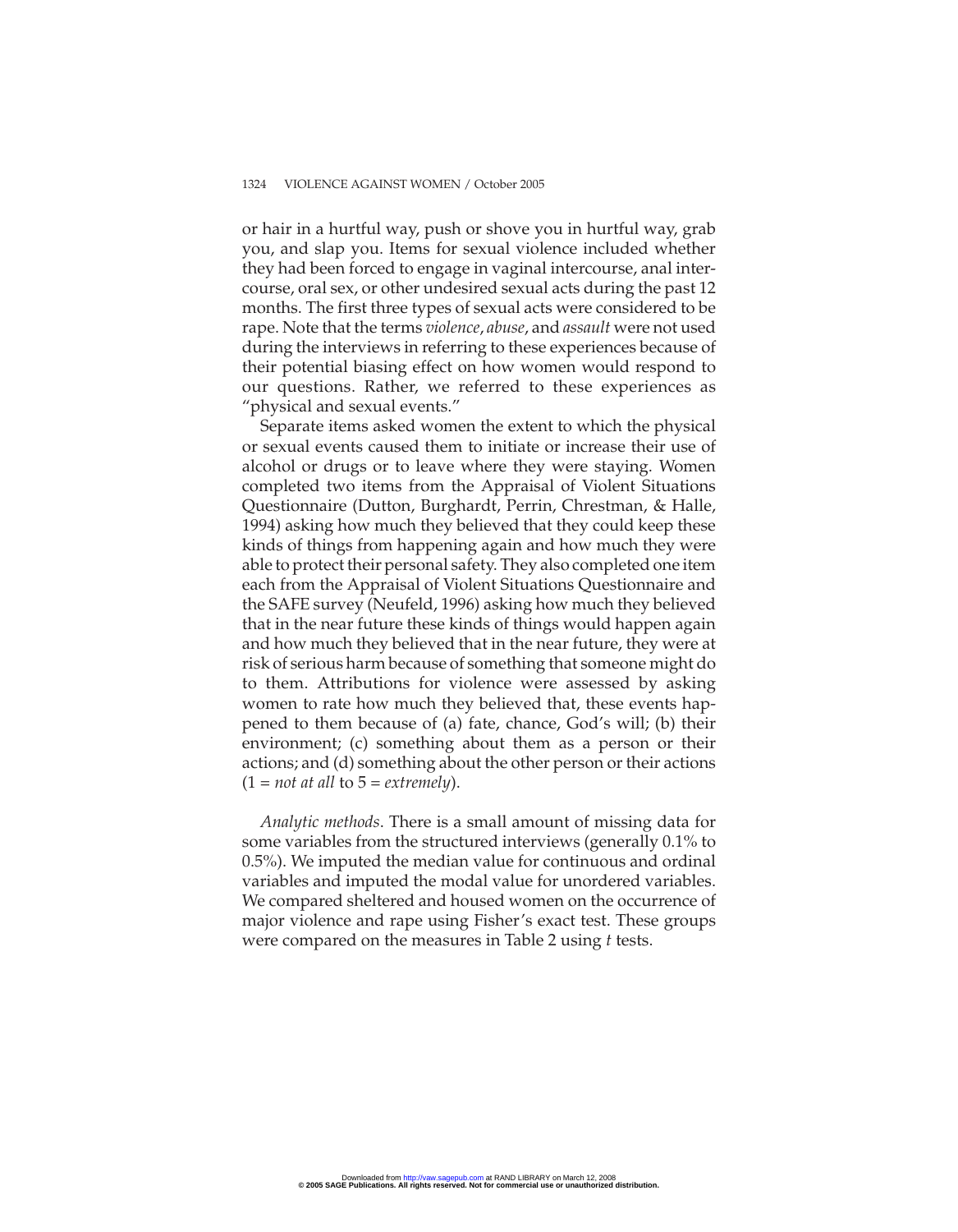| <b>TABLE 2</b>                                                                        |
|---------------------------------------------------------------------------------------|
| Responses to and Attributions for Violence in Structured Interview Sample $(n = 172)$ |

|                                                   |         | <b>Sheltered</b> |     | Housed        |     |
|---------------------------------------------------|---------|------------------|-----|---------------|-----|
| Variable                                          | М       | SD.              | М   | <sub>SD</sub> | p < |
| Responses to violence                             |         |                  |     |               |     |
| Caused you to increase use of alcohol or drugs    | 2.9     | 1.7              | 1.5 | 1.2           | .01 |
| Caused you to leave where you were staying        | 3.1     | 1.7              | 1.6 | 1.3           | .01 |
| You can keep these things from happening again    | 3.8     | 1.3              | 3.7 | 1.3           | ns  |
| You are able to protect your personal safety      | 3.9     | 0.9              | 4.3 | 0.9           | .05 |
| Violence will happen again in the near future     | $1.6\,$ | 1.0              | 1.7 | 1.1           | ns  |
| At risk for serious harm in the near future       | 1.8     | 1.3              | 1.6 | 1.1           | ns  |
| Attributions for violence                         |         |                  |     |               |     |
| Something about perpetrator or his or her actions | 4.0     | 1.1              | 3.8 | 1.2           | ns  |
| Something about respondent or her actions         | 3.0     | 1.4              | 2.3 | 1.4           | .01 |
| Respondent's environment                          | 2.9     | 1.6              | 1.9 | 1.4           | .01 |
| Fate, chance, or God's will                       | 2.3     | 1.5              | 2.0 | 1.4           | ns  |

NOTE: Scale: 1 = *not at all* to 5 = *extremely*.

# **IN-DEPTH, SEMISTRUCTURED INTERVIEWS: CONTENT AND ANALYTIC METHOD**

*Content*. The in-depth, semistructured interview was designed to elicit more detailed information on several topics covered in the first (structured) interview. We used both open- and closedended questions, which is an ideal mix for situations in which there is only one chance to speak with a respondent (Bernard, 2001). Interviews were based on a detailed protocol to ensure that key questions were addressed and to permit comparisons across individuals and groups. We followed well-established procedures for conducting semistructured interviews (Bernard, 2001; Kvale, 1996). Within each topic area, open-ended questions typically were asked before closed-ended questions so as not to bias a respondent's answers (Becker, 1958; Bernard, 2001; Spradley, 1979). Standard probes, such as verification, were used (Crabtree & Miller, 1992). All interviews were conducted by trained female interviewers who had experience working with this population. To preserve the richness and detail of the interviews, interviews were tape-recorded and transcribed verbatim. A subset of interviews was reviewed for quality assurance purposes.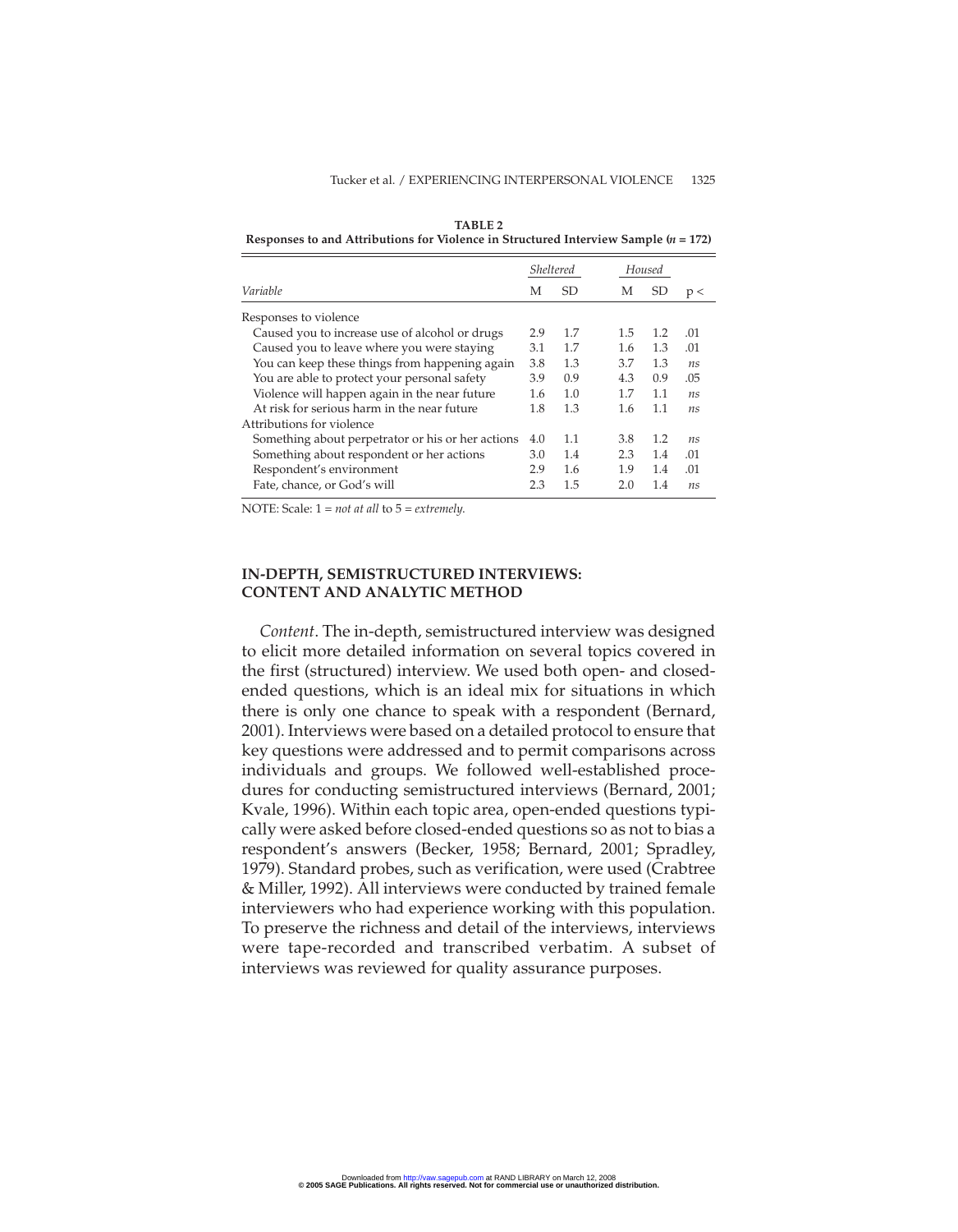#### 1326 VIOLENCE AGAINST WOMEN / October 2005

The topics covered during the in-depth interview included asking each woman to describe her worst episode of physical or sexual violence in the past 6 months, attributions of blame for the violent episode, the emotional and physical consequences of the violence, and the possible connections between experiences of violence and substance use. To gain a better understanding of how these women thought about and defined violence, we read the list of 13 physical events and asked respondents whether they considered the event to always, sometimes, or never be abuse or assault. This was followed by a question asking how, in general, women decided whether a physical event was abuse and assault. We set up this line of questioning by explaining that people have different understandings of what counts as abuse or assault.

*Analytic methods*. Responses to relevant sections of the interview were read by two analysts to identify general themes related to (a) the nature of the violent episode, (b) attributions for the violence, and (c) definitions of violence. Themes are abstract constructs that investigators identify before, during, and after data collection. They come from literature reviews, investigators' a priori understanding, and from the interview responses themselves. To extract themes from the interview responses, the analysts used an iterative process to read through a sample of transcripts and look for metaphors, repetitions across informants, and shifts in content that may indicate relevant categories of ideas (Ryan & Bernard, 2003). After this exploratory phase, team members came to a consensus about which general themes should be examined in detail and then returned to the interview responses to mark instances where each theme occurred in our data. To increase confidence that all instances of a theme had been identified, two analysts independently categorized participants' responses according to these themes and resolved any discrepancies in their classifications through discussion (Ryan, 1999). Throughout the Results section, we report the percentages of sheltered and housed women who provided a response that fit a particular theme during the in-depth interviews. It is important to keep in mind that even large percentages reflect a small number of cases in that they are based on the responses of 42 women.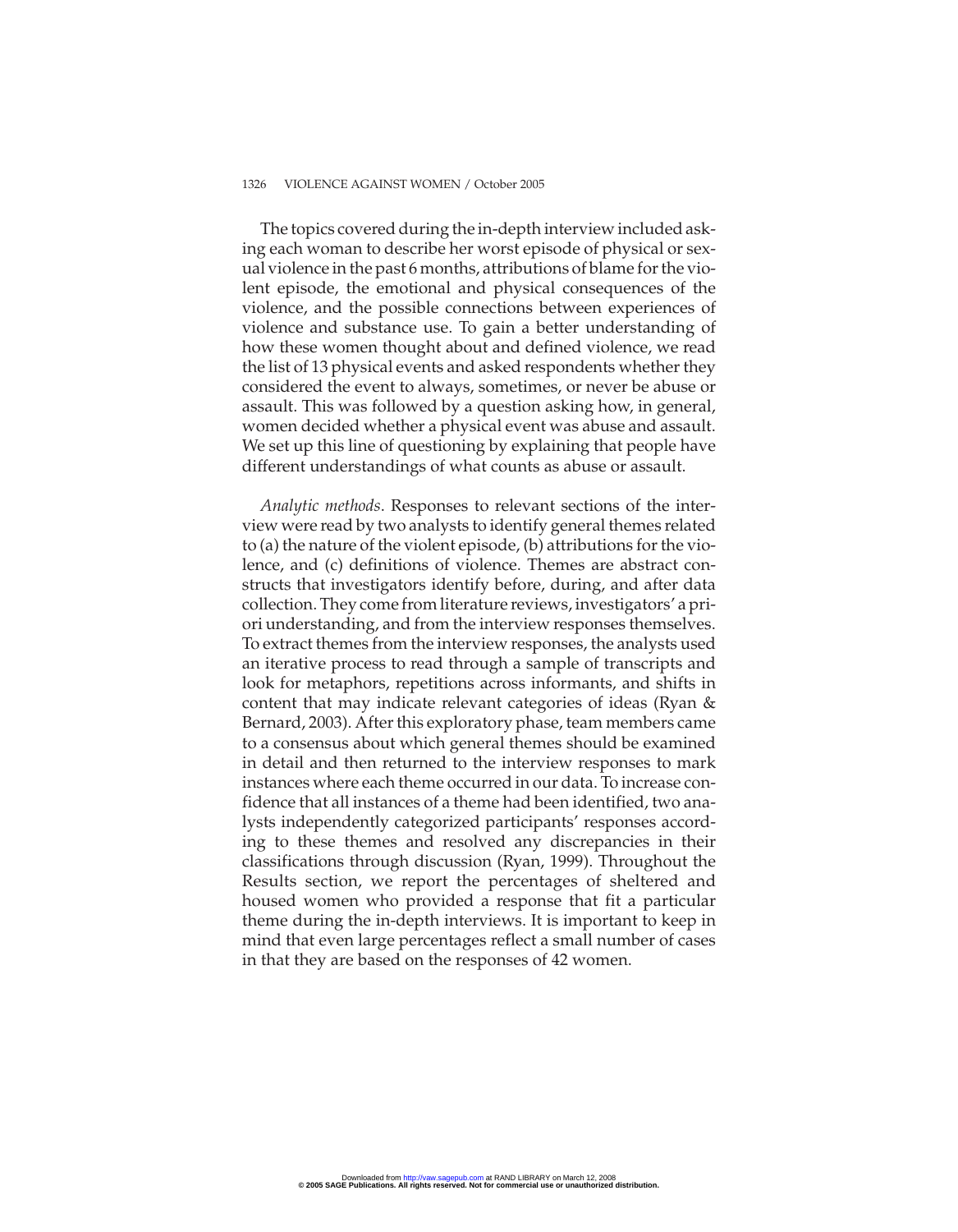#### **RESULTS**

#### **NATURE OF THE VIOLENT EPISODES**

Structured interviews with the larger sample of 172 women who had experienced violence in the past year indicated that sheltered women were significantly more likely than housed women to have experienced rape in the past year (21% vs. 5%, respectively;  $p < .01$ ) but not major physical violence  $(76\% \text{ vs. } 64\%$ , respectively). The stories told by the 41 women during the indepth interviews provide a more detailed understanding of such violent episodes. As other studies have done (e.g., Testa, Quigley, & Leonard, 2003), we asked women during the in-depth interviews to describe the worst physical or sexual event that they had experienced during the past 6 months. These events tended to involve a partner or former partner (housed: 75%; sheltered: 62%), although some events involved a stranger (housed: 5%; sheltered: 24%), relative (housed and sheltered: 10%), or friend or acquaintance (housed: 10%; sheltered: 5%). These worst events most often occurred where the women were living for housed respondents (housed: 75%; sheltered: 38%) and in public places for sheltered respondents (housed: 20%; sheltered: 48%). Injuries were sustained by two thirds of the women (housed: 55%; sheltered: 71%), with 7% of the injuries described as very severe or life threatening. All of the women who reported very severe or lifethreatening injuries were from the sheltered group.

In characterizing the violent episodes, the dominant theme to emerge from the women's stories was the involvement of substance use. Alcohol, crack or cocaine, and marijuana were the most commonly reported substances. Among the 41 women interviewed, one third said that both she and the perpetrator were engaged in substance use, with most cases involving sheltered women (housed: 15%; sheltered: 52%); an additional 29% of cases involved drinking and drug use by one of the parties (housed: 40%; sheltered: 19%). Of sheltered women, 19% (10% of all of the women) reported violent episodes that stemmed directly from their drug-selling activities or sex-trade activities that paid for their drug addiction; each of these women reported being high at the time of the violent episode. Of all of the women who reported that the violent episode involved substance use, 87%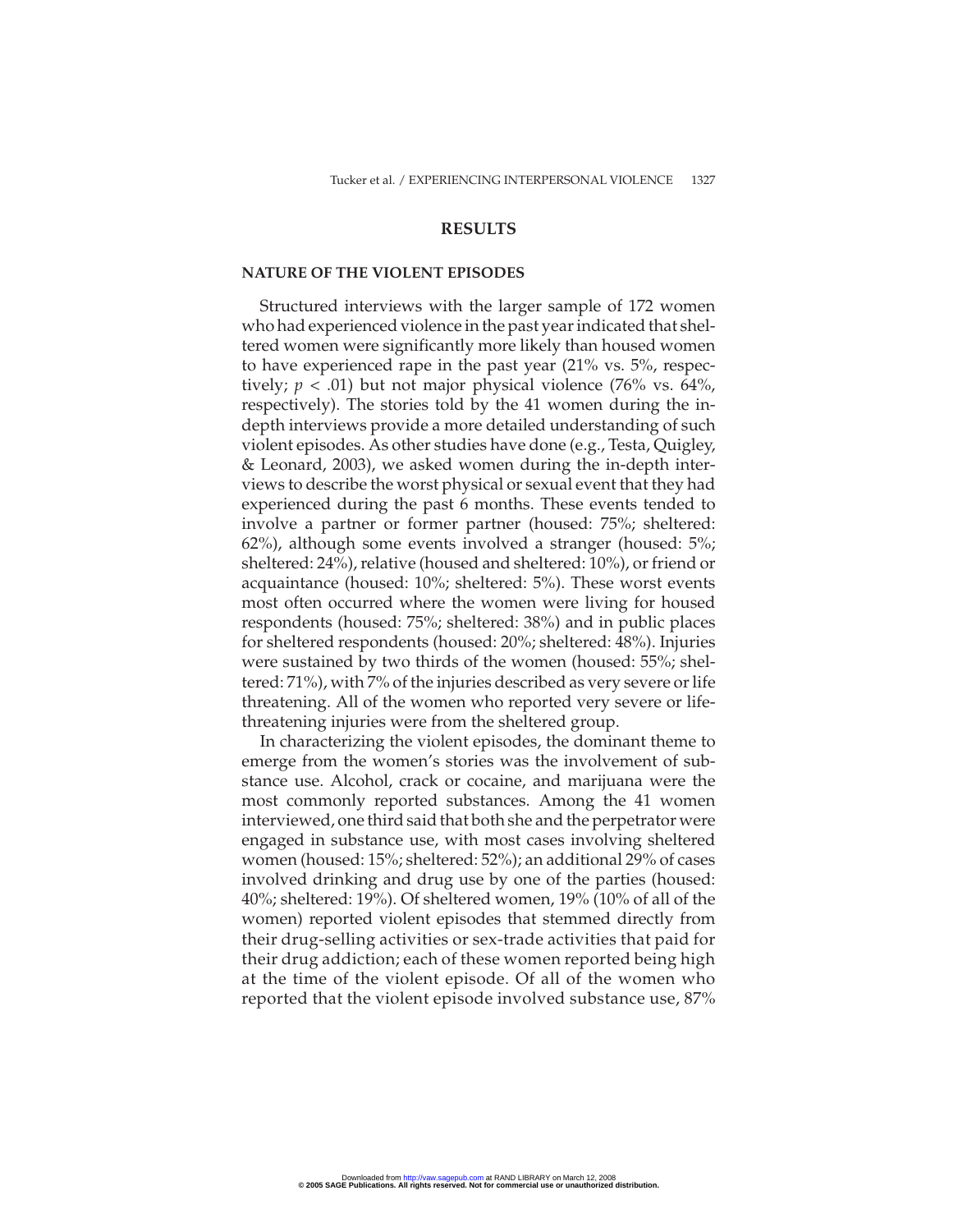of sheltered women and 36% of housed women believed that the substance use contributed to the occurrence of violence. We will later explore the role of substance use in the attributions women made for their experiences of violence.

The distinction between instrumental and hostile aggression emerged as another important theme in characterizing the worst episodes of violence reported by the women. Instrumental aggression consists of actions that are intended to hurt others, but the aggression is used as a means to an end rather than an end in itself (e.g., mugging). In contrast, hostile aggression is accompanied by strong emotions of anger or rage, and the intention is simply to injure the target of the aggression without any other goal for the aggressive behavior. Rape was categorized separately from instrumental and hostile aggression.

Among the 41 women, instrumental aggression and rape were reported more often by sheltered women (24% and 24%, respectively) than by housed women (5% and 10%, respectively), and the experiences of these subgroups of women were quite different. The stories of sheltered women reflected their higher-risk life situations and greater vulnerability to victimization. As a group, their worst events involved a wide range of perpetrators including partners and former partners, acquaintances, strangers, potential sex-trade customers, and relatives (although, as mentioned earlier, 62% of sheltered women reported an event involving a partner or former partner). Of these women, 42% were prostituting or selling drugs at the time of the worst assault, and two thirds had been using drugs or alcohol. One sheltered woman described what happened when she disobeyed her boyfriend:

It was drug related. . . . My boyfriend wanted me to go and cop [get cocaine]. I refused to. I told him I did not feel like smoking that day, I was hungry. He did not feed me. We had money for food but he wanted to use it for crack. And when I didn't, he commenced pushing me down on the floor and just kicked me and kicked me until I stopped moving.

Another sheltered woman who was selling drugs at the time recalled:

He wanted more than what I gave him, and I wasn't going to give him no more cause he already owed me on credit for a couple of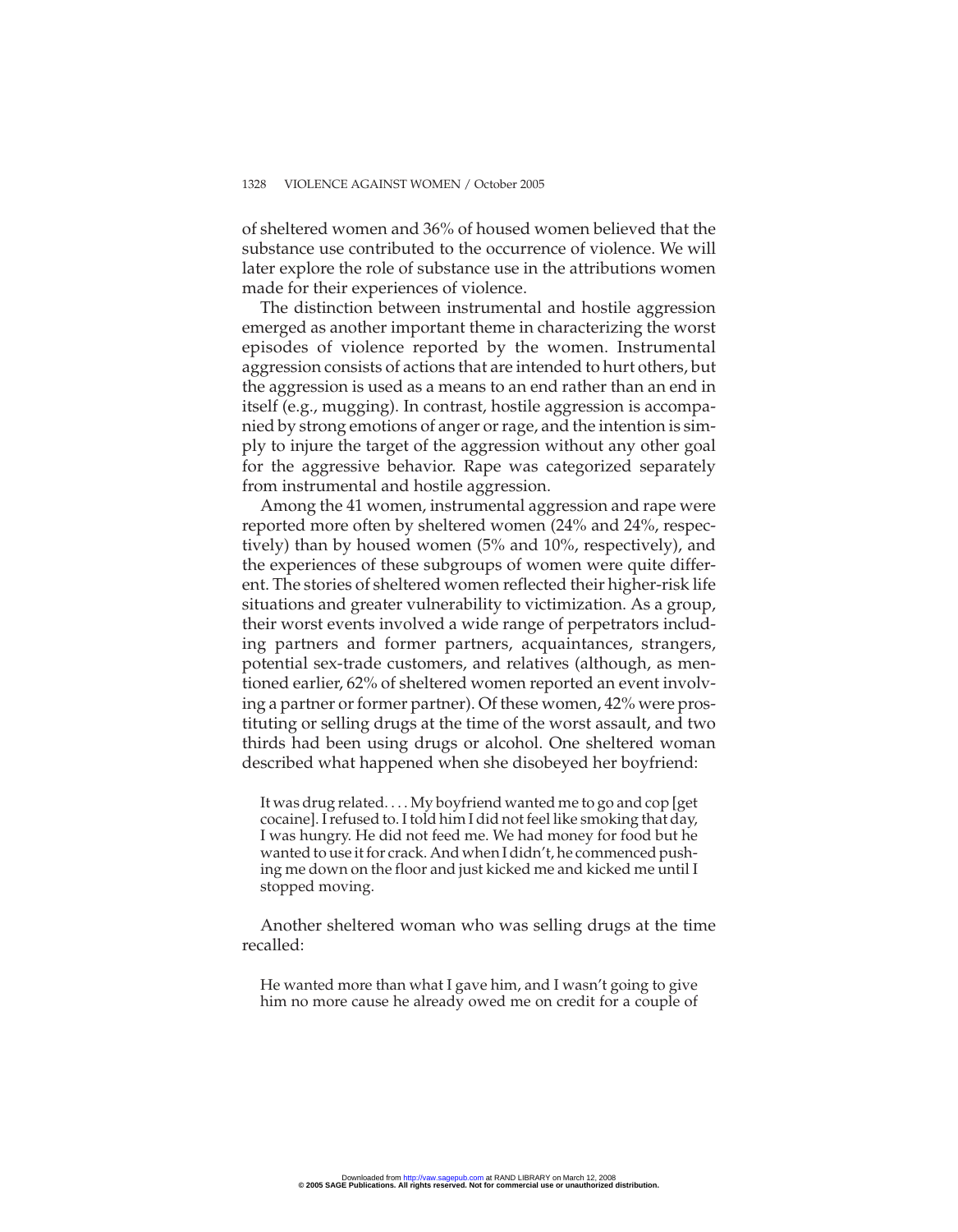other times. I got him well and that was about it. But he wasn't happy with that, so he got real mad and just started beating me up and then he pulled the gun.

In contrast, the relatively few housed women who reported instrumental aggression or rape were assaulted at their home by a partner, former partner, or a roommate's partner. None of these housed women reported using alcohol or drugs at the time of the assault.

It was more common for housed than sheltered women to describe their worst episode of violence as involving hostile aggression (85% vs. 52%). Most of these cases involved verbal disputes with intimates that escalated into physical violence. For example, one housed woman described an event this way: "He called me a bitch. I threw a pillow at him. He grabbed me and choked me. Just grabbed me and held me down."

Asecond type of hostile aggression involved seemingly unprovoked attacks, usually from a partner: "I was at home ironing the kids' clothes. He just came in, grabbed me, and threw me against the wall. I put the hot iron in his face to get him off. He threw me on the bed and started punching me."

In a recurring subtheme, one fifth of both sheltered and housed women who reported hostile aggression indicated that they were fighting with their partner over issues of sexual jealousy or possessiveness at the time of the violence. Substance use was involved in all but one of these jealousy and possessiveness episodes.

# **RESPONSES TO VIOLENCE**

In the structured interviews, sheltered women were more likely than housed women to say that their experiences of violence had caused them to increase their use of alcohol and drugs or to leave where they were staying. In general, both sheltered and housed women tended to believe that they could keep these kinds of things from happening again and were able to protect themselves from violence quite a bit. Furthermore, as a group they felt only a little bit susceptible to violence in the near future. The only difference between the sheltered and housed women was that the former group reported less ability to protect their personal safety (Table 2).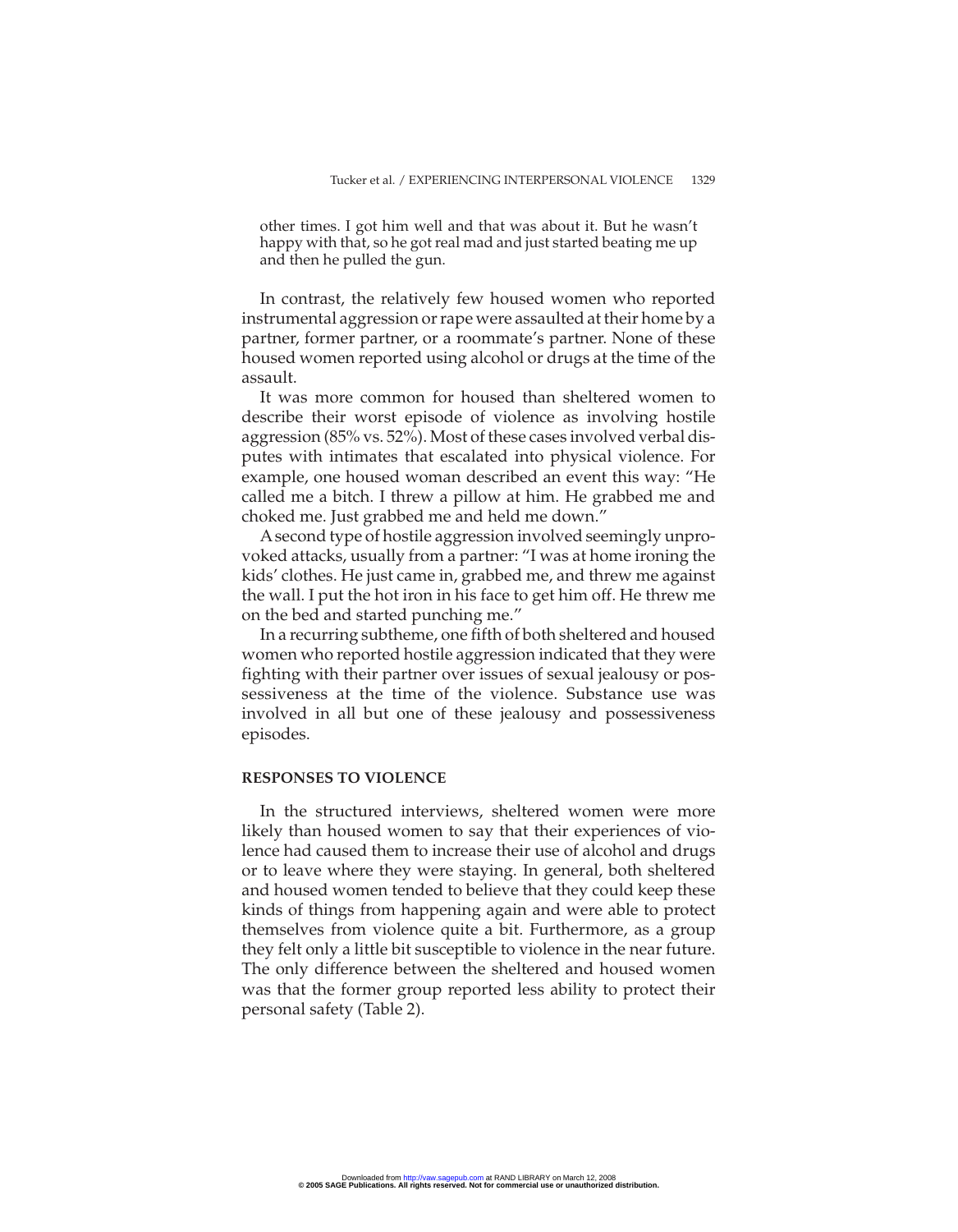#### 1330 VIOLENCE AGAINST WOMEN / October 2005

A more complicated picture emerged when we addressed these issues during the in-depth interviews. Consistent with responses to the structured interview, when we asked the 41 women whether they saw any connection between their substance use and experience of violence, many of them (housed: 25%; sheltered: 43%) reported an increase in their substance use as a result of the violence. However, 19% of the sheltered women reported that their experiences of violence encouraged them to decrease their substance use:

It turned me completely off to it.

It made me think and slow down and get into a program.

I decided to stop. It was becoming humiliating, degrading. Both my relationship and the sex for drugs that I was doing.

In terms of the emotional impact of violence, in-depth interview responses revealed that most of the 41 women (85%) found their worst episode of violence to be extremely upsetting. Many of these women reported that they were bothered by the event almost always or half the time during the past 30 days in the following ways: upsetting thoughts or images about the event (41%), feeling irritable or having fits of anger because of the event (37%), being jumpy or easily startled because of the event (37%), experiencing physical reactions such as breaking out in a sweat or heart beating fast when reminded of the event (22%), and reliving the event, acting or feeling as if it were happening again (20%). Thus, despite the fact that these women, on average, said that they felt only a little susceptible to future violence and quite able to protect themselves, almost all of them reported significant emotional distress at the time of their worst violent episode, and many were continuing to deal with the emotional consequences of the events.

# **ATTRIBUTIONS FOR VIOLENCE**

On average, during the structured interview, both sheltered and housed women indicated that the other person involved in their violent episode(s) was quite a bit responsible for the violence happening. To a lesser degree, they also put blame for the violence on themselves and the environment in which they lived. This was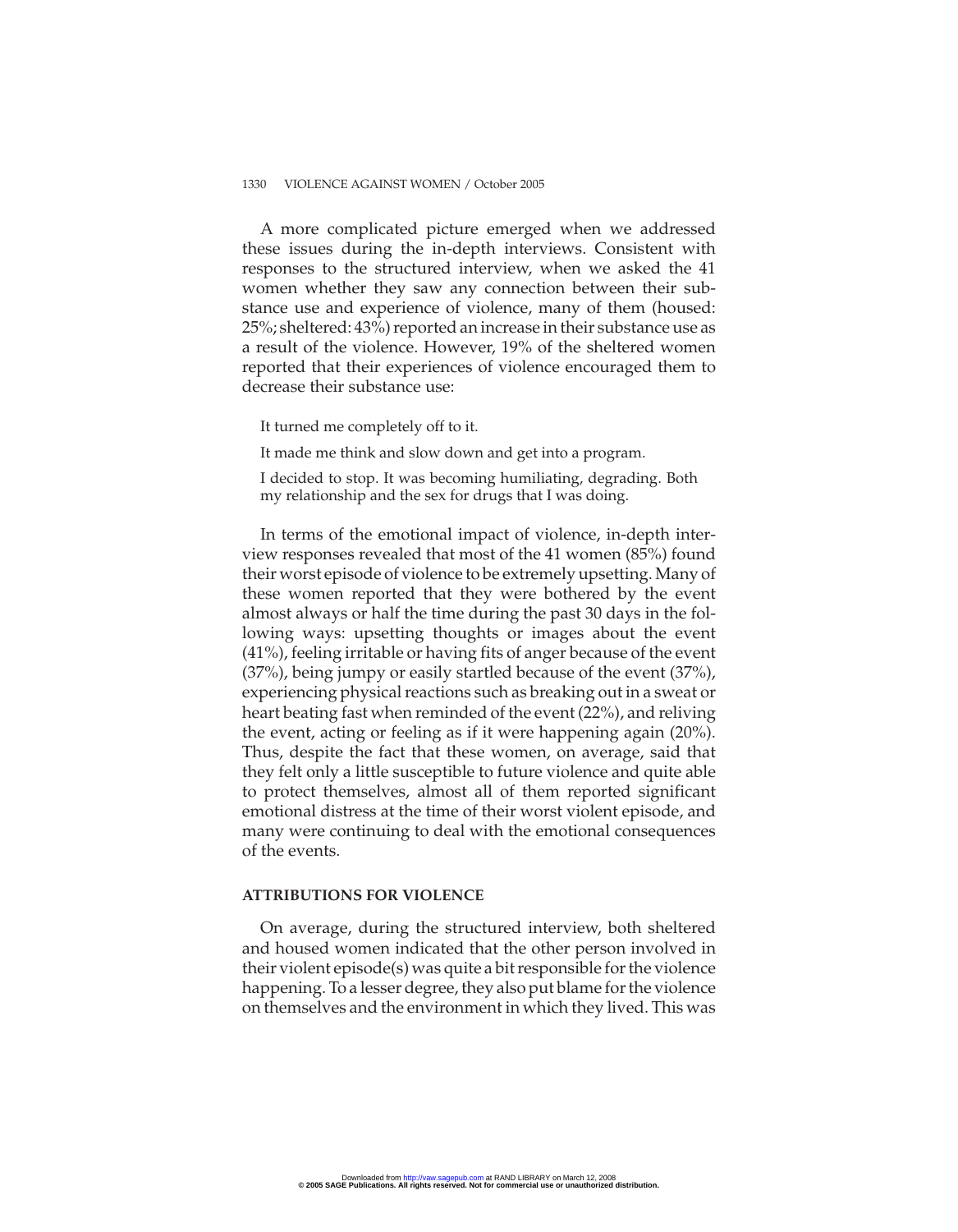particularly the case for sheltered women, who rated their living circumstances as being significantly more responsible than did housed women. Both groups of women indicated that fate, chance, or God's will was only a little bit responsible for the violence that they had experienced (see Table 2).

Results from the 41 in-depth interviews revealed striking differences between sheltered and housed women. When we asked women, "Who or what do you think was to blame for this event happening," housed women were much more likely to provide answers that put the blame solely on the perpetrator (65%) than on themselves (0%) or on both of them (20%; percentages do not sum to 100% because some women blamed other factors). In contrast, sheltered women were more likely to put the blame solely on themselves (57%) than on the perpetrator (19%) or both of them (14%). Blaming oneself for being or staying in situations that became violent was a theme that emerged from their responses, particularly among the sheltered women. One sheltered woman explained why she blamed herself after being raped by a casual partner: "Because that's not the first time I've been raped, and sometimes I put myself in situations that I could have avoided." In blaming themselves for the violence, several women referred to their substance use; in fact, drug or alcohol use was mentioned by 60% of sheltered women in explaining who or what was to blame for the violence. Here are two examples of sheltered women blaming themselves, but also alluding to the larger role that drugs played in their violent experiences:

The reason I was to blame was because I have been through this more than once. And I know that jumping into a car with a stranger, you don't know what they are going to do to you. Before, I didn't know wrong from right but the crack had me going. I wanted another hit, and there it was. He was the next victim to pull up with some money.

A second woman put it this way: "I blame myself. You know why I blame myself? Because if I would'a just gone and got the drugs for him, I wouldn't have been abused."

In contrast, none of the housed women mentioned their own substance use as a reason for why they were to blame for the violence.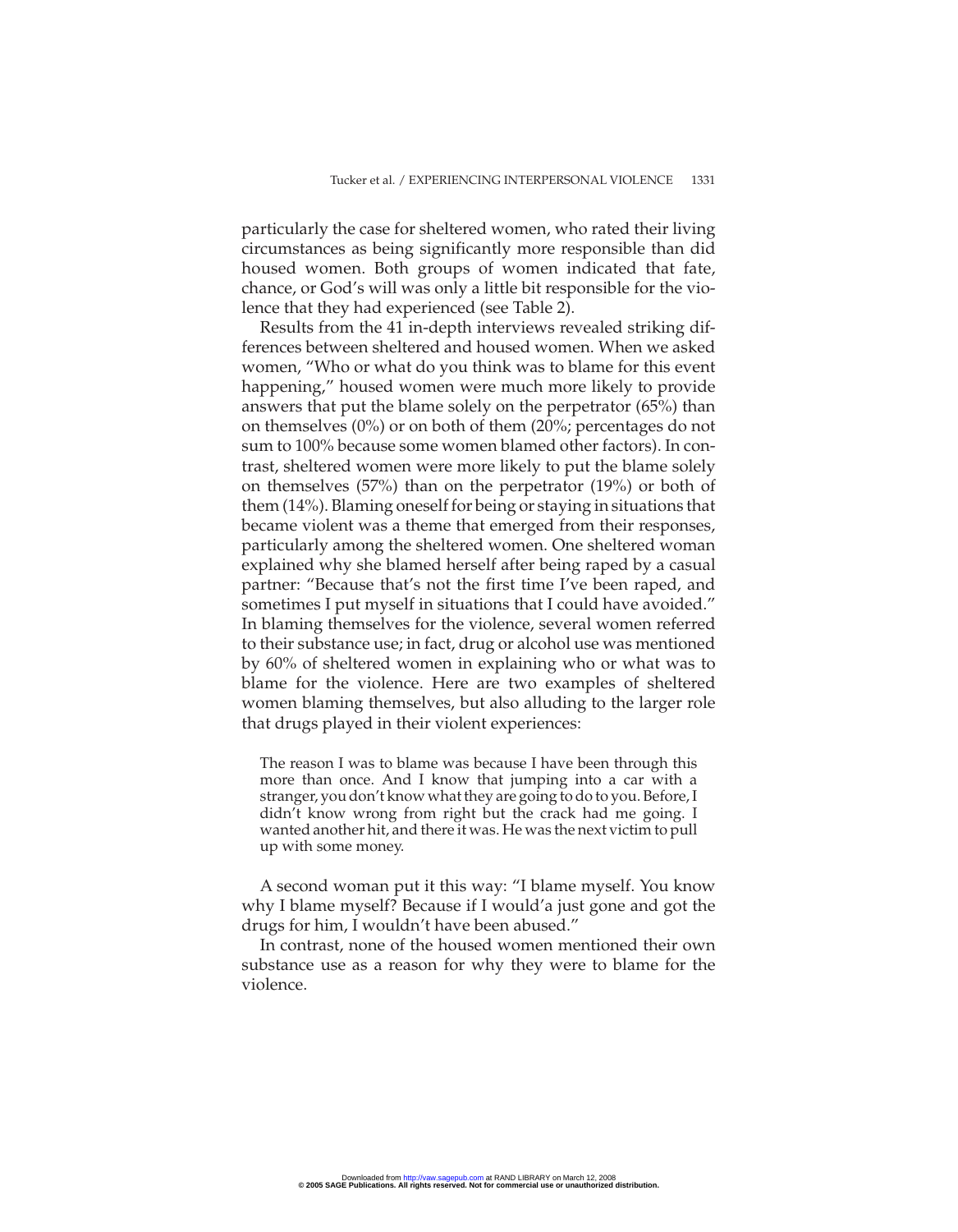#### **DEFINITIONS OF VIOLENCE**

To better understand women's definitions of violence, we read the list of 13 physical events (see Measures section) and asked the women whether they considered the event to always, sometimes, or never be abuse or assault. Among the 41 women, 30% of both sheltered and housed women sometimes did not consider acts of what we defined as major physical violence to be abuse or assault. Less severe acts of violence were sometimes not considered to be abuse or assault by 48% of sheltered and 35% of housed women. We then asked women to tell us, in general, how they decide when a physical event is assault and abuse. Almost all responses fit into at least one of the following three themes. The first theme had to do with the perpetrator's intentions, with the intention to harm being a defining feature in most of these responses:

If something happens accidentally, that's not abuse. But if you do something to intentionally hurt me, that is abuse.

Abuse or assault is when a person just takes advantage of you.

When it was done purposefully and intentionally to cause harm to you.

Of the 41 women, 46% (housed: 60%; sheltered: 33%) reported intent to harm as a defining feature of abuse or assault. Fewer women indicated that intentions were irrelevant (housed: 15%; sheltered: 5%): "If you put your hand on someone, it's abusive, even if it's unintentional." The other two themes had to do with the physical and emotional consequences or potential consequences of the event. Of the 41 women, 37% considered any act that resulted in physical hurt to be abusive (35% housed, 38% sheltered): "If it hurts, I guess you are abusing the person." Others thought that the severity of the injury was important to consider:

Anything that I feel like is life threatening is abuse to me. Pulling her hair is not life threatening, cursing her out is not life threatening. But choking, slamming, all those things are life threatening.

To me it's not abuse or assault if you're not shedding blood.

I guess I've been abused for so long, my mind is kind of conditioned to it, so a lot of it doesn't bother me as much unless he is about to put me in a hospital or something.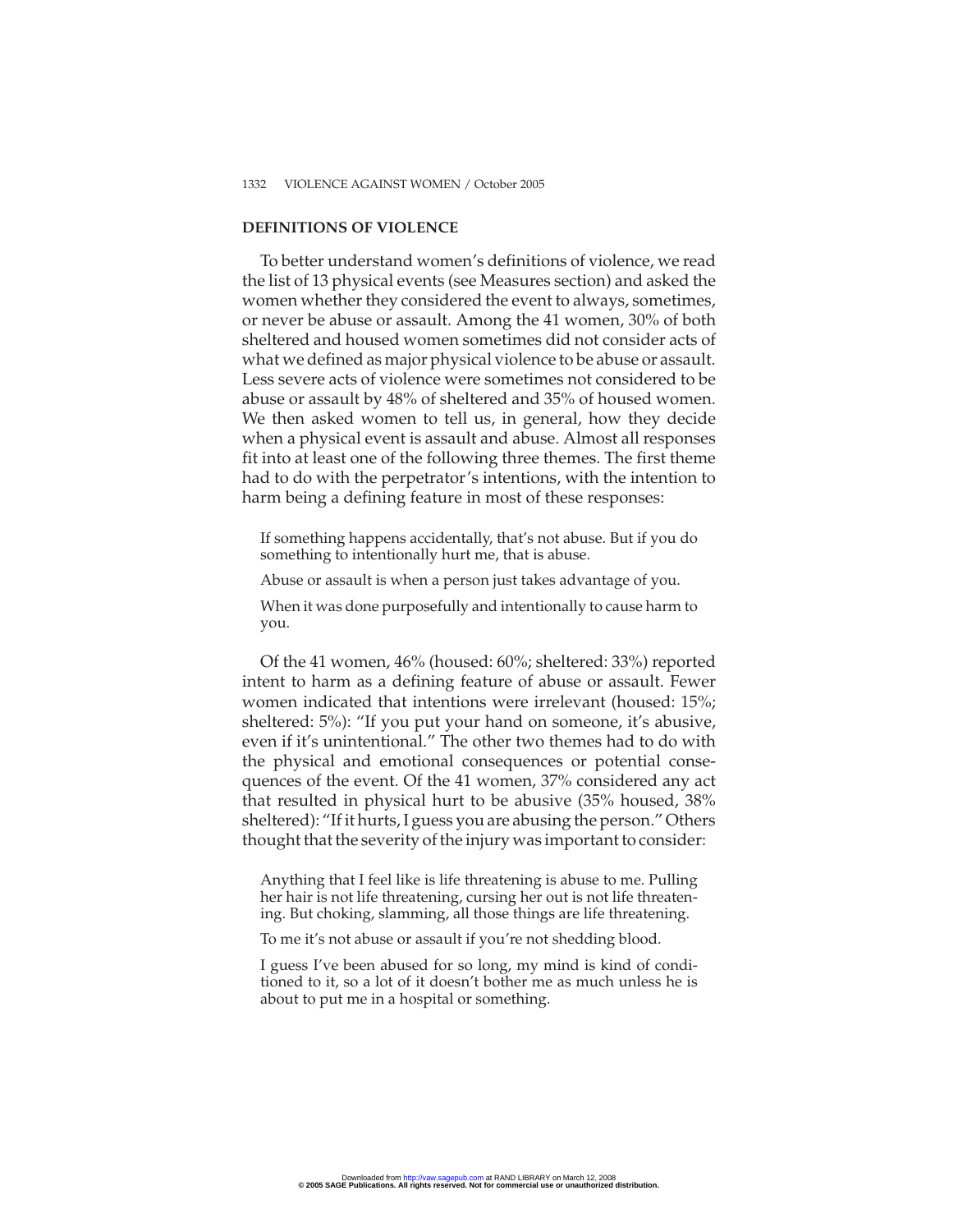The women who considered only very severe cases of violence to be abuse made up 10% of our sample (housed: 5%; sheltered: 14%). Only about one quarter of the women referred to the emotional consequences of the event (housed: 25%; sheltered: 19%).

When it is something you are not comfortable with.

The pain, the breaking down of someone's character, personality, their self-esteem, it's like just breaking them down to nothing.

If it's a man, my lover, he's hitting me or screaming at me, I take that as abuse or assault. Mild or severe. My emotions, I guess to sum it up.

#### **DISCUSSION**

Our previous research indicated high rates of interpersonal violence among women living in low-income housing and, particularly, those living in temporary shelters in Los Angeles County (Wenzel et al., 2004; Wenzel et al., in press). Results from this study illustrate the ways in which the experiences and perceptions of violence differ between these two groups of impoverished women. Focusing on the worst episode of violence in the 6 months preceding our interviews, we found that nearly all of the housed women's experiences involved hostile aggression, mostly verbal disputes that escalated to a physical altercation, and occurred at home with a male partner. It was uncommon for the women to be high or intoxicated during the event, with one exception: fights with their partners that involved issues of sexual jealousy or possessiveness nearly always involved substance use by both partners. This is an intriguing finding that requires further research to understand; for example, it may be that disputes of this nature tend to be triggered by substance use, that substanceusing couples are more likely to have problems with jealousy and possessiveness, or that these women engage in substance use as a way of dealing with such confrontations with their partner. In contrast, about one half of the sheltered women reported that their worst recent episode of violence involved sexual assault or instrumental aggression, in which the assailant used violence to force money or drugs from them. Most of the sheltered women experiencing this type of violence were high or intoxicated at the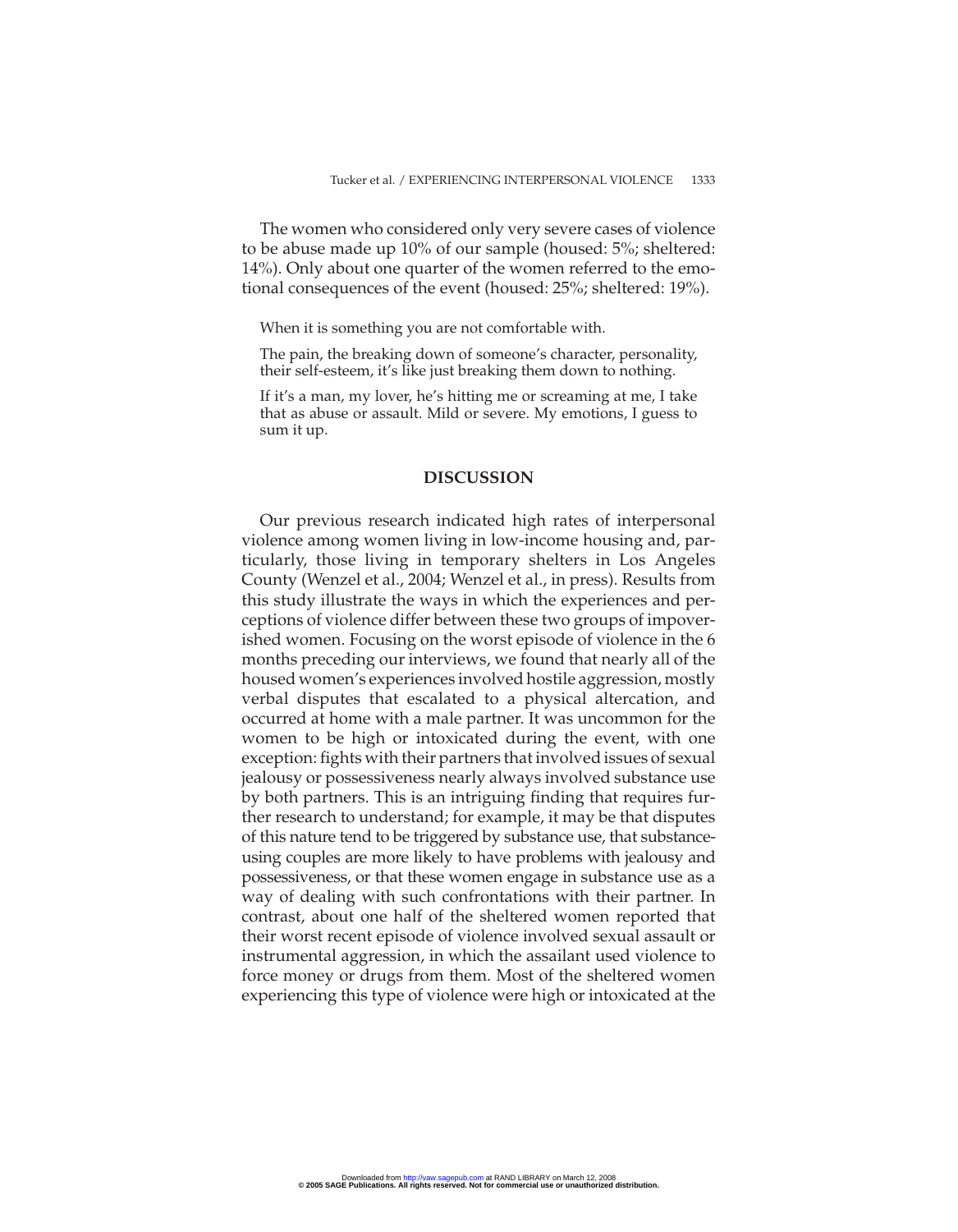time of the event; for nearly half of them, the violence occurred when they were dealing drugs or soliciting. Sheltered women were more likely to experience their worst episode of violence from a stranger and in more diverse environments than housed women. Nonetheless, most women in both groups reported that the violence involved a current or former partner. This type of violence can have a particularly devastating impact on women's psychological well-being (Feehan, Nada-Raja, Martin, & Langley, 2001; Ullman & Siegel, 1993).

Although we restricted our analyses to sexually active women who had recently engaged in substance use, it is clear that substance use played a very different role in the worst violent events reported by sheltered and housed women. The nature of their substance use, particularly the use of hard drugs, is likely key to understanding these differences. For example, one third of the sheltered women were using crack at the time of their worst violent event, whereas crack use was not reported by any of the housed women. Crack use is associated with high rates of criminal and sexual risk behavior, including drug dealing and trading sex, particularly among women who consider themselves to be homeless (Wechsberg et al., 2003). In contrast, substance use among housed women and their assailants, which was reported for about one half of the events, was largely restricted to alcohol and marijuana. In particular, the episodes of relationship violence that had themes of sexual jealousy and possessiveness—for both sheltered and housed women—almost always involved alcohol use by both partners. This finding is consistent with a large literature implicating alcohol misuse as an important risk factor for relationship violence (Fals-Stewart, 2003; Kantor & Straus, 1987, 1989; Testa et al., 2003).

In addition to women discussing how their substance use contributed to their experiences of violence, many of them indicated that their experiences of violence contributed to an increase in their substance use over time. Support for this self-medication hypothesis has been found in a number of studies (Miranda, Meyerson, Long, Marx, & Simpson, 2002; Salomon, Bassuk, & Huntington, 2002). However, a notable minority of women—all sheltered—reported decreasing their substance use in response to the violent events. These women acknowledged the large role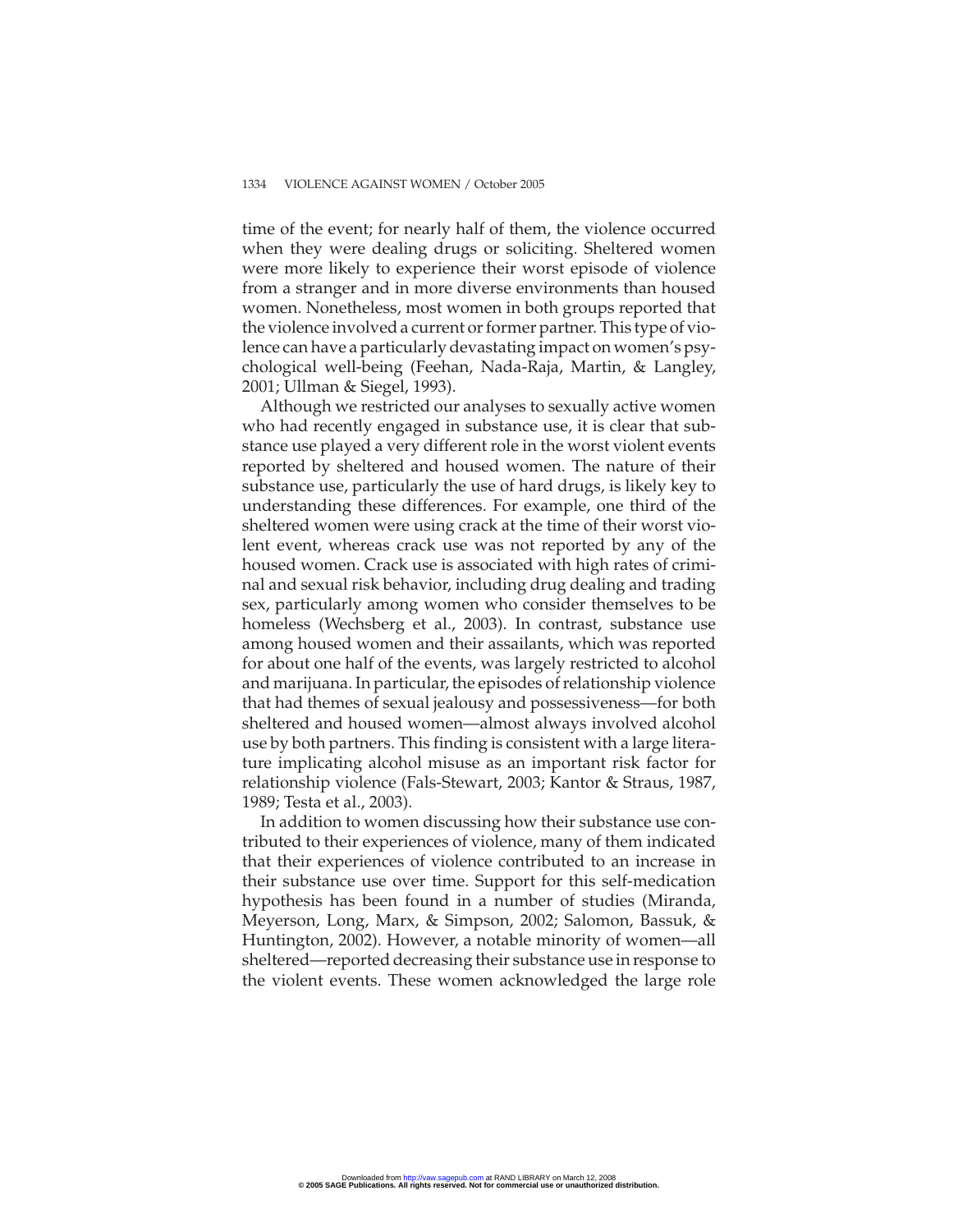that substance use played in their experiences of violence and often mentioned seeking services to assist them in decreasing their use after experiencing such an event.

In general, women reported being very emotionally upset by these worst events, and physical injuries were sustained in two thirds of the cases. In light of what they told us about the adverse effects of the violence on their well-being, it was somewhat surprising that these women tended to have relatively strong feelings of self-efficacy as it related to their ability to protect themselves, and low levels of perceived vulnerability to future violence. It is particularly interesting that sheltered women, although feeling less able to protect their personal safety, did not feel differently from housed women in terms of believing that they could keep violent events from happening again, that violence would happen in the near future, or that they were at risk for serious harm in the near future. The use of a near-future time frame may have contributed to the lack of group differences on perceived vulnerability, given that the sheltered women were staying in a relatively protective setting at the time of the interview. It could be argued that these women, all with recent experiences of violence and many with long histories of victimization, may have been overly optimistic in their views. Indeed, other research has found that battered women often appear to have overly optimistic perceptions of their batterer and their own future safety (Gondolf, 1998). Such an optimistic bias can be adaptive in coping with stressful life events (Taylor & Armor, 1996). However, if women living in high-risk environments minimize the threats to their safety or hold unrealistic beliefs about their ability to protect themselves, they may fail to take important precautions to protect their safety.

Sheltered and housed women differed in their attributions of blame for the worst episodes of recent violence. Although housed women tended to put blame squarely on their assailant, most of the sheltered women thought they were partly or wholly to blame for the event. This self-blame often had to do with staying with partners who repeatedly abused them as well as believing that their drug or alcohol use contributed in some way to the violence. Although we did not explicitly examine the correlates of selfblame, previous work has indicated that experiences of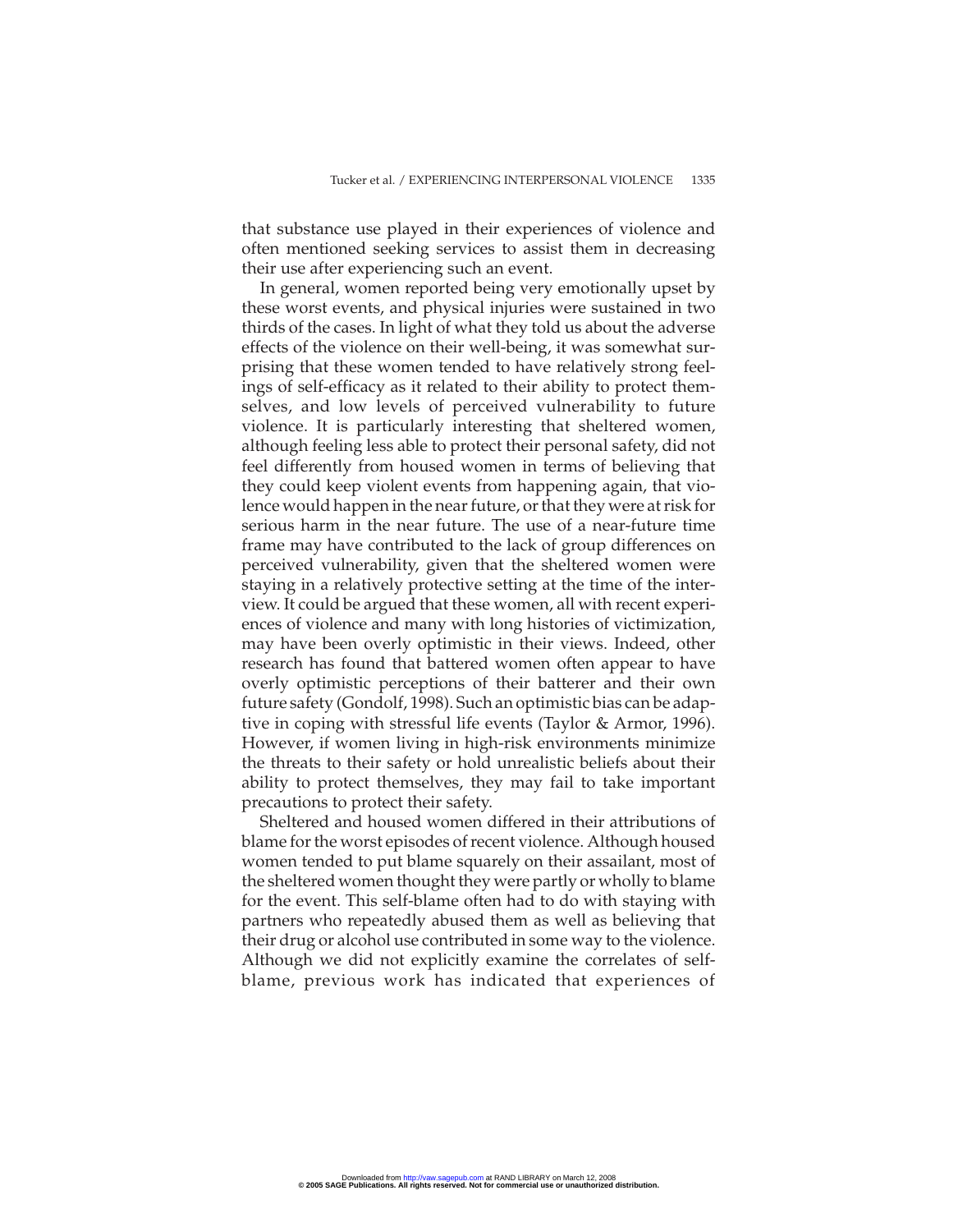childhood abuse, which were more common among our sheltered women (Wenzel et al., in press), increase the likelihood that women will blame themselves for new episodes of victimization (Arata, 1999). Lower self-esteem among sheltered homeless women compared to housed women (Weinreb, Goldberg, Lessard, Perloff, & Bassuk, 1999) may be relevant here as well. Given that self-blame is associated with greater psychological distress after experiencing violence (Frazier, 1990; O'Neill & Kerig, 2000), this difference may have important implications for the well-being of sheltered and housed women who are victimized.

Afinal area that we explored in this study was women's definitions of abuse or assault. A large portion of both sheltered and housed women sometimes did not consider major violence to be abuse or assault, perhaps indicating that their exposure to violence had desensitized them to the seriousness of these acts. When we asked women to tell us how they decided if an act was abuse or assault, many of them had difficulty providing a clear definition. More housed than sheltered women mentioned the perpetrator's intent as a key characteristic of abuse or assault, differentiating between physical acts that were play and those that were meant to cause them harm. About one third of both housed and sheltered women focused on the consequences of the act, such as whether it caused them harm. Within this group, the few women (primarily those from shelters) who mentioned severity of physical harm as the main feature of abuse or assault stood out in our analysis. Finally, about one quarter of the women mentioned the emotional consequences of the act as being important to them in thinking about abusive behavior. This finding is in line with several studies indicating that psychological abuse can have a more substantial impact on battered women's psychological distress than physical abuse (Follingstad, Rutledge, Berg, Hause, & Polek, 1990; Sackett & Saunders, 1999).

Strengths of this study include the use of both quantitative and qualitative methods; not only did this allow for a more comprehensive examination of women's experiences and perceptions of violence, but the converging responses from the two interviews lend support to the validity of our findings. However, it is a limitation that our qualitative results are based on a relatively small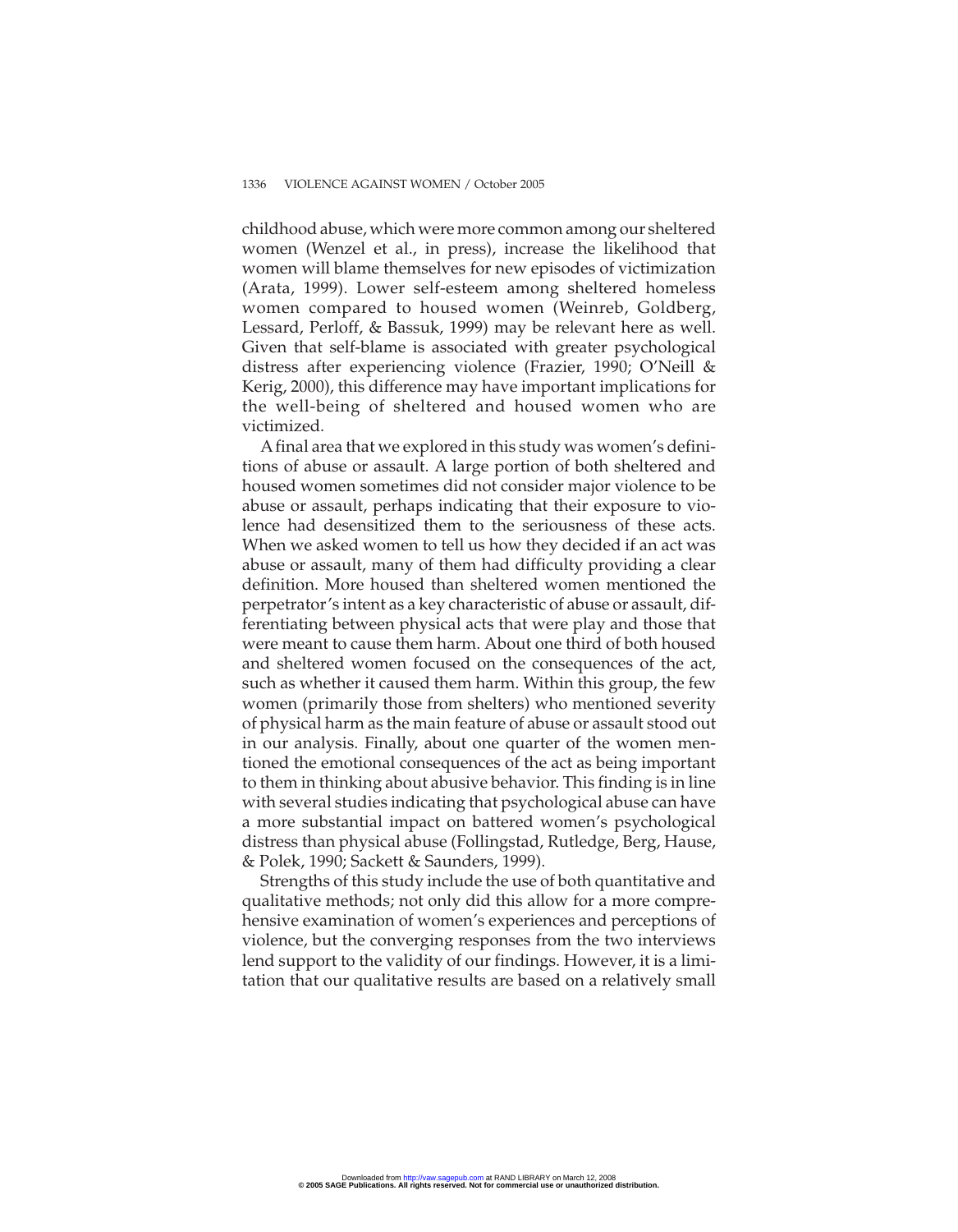number of interviews. We do not view these results as definitive in their own right; rather, they are most useful in terms of providing a context for findings from the structured interview and for illuminating directions for future research. Another strength of this study is the inclusion of both women living in shelters and women living in low-income housing, with our findings highlighting important differences between these two subgroups of impoverished women. However, our sample of Los Angeles County women recruited from these settings (as well as our focus on sexually active and substance-using women in this article) presents some limits on the generalizability of our findings. Experiences and perceptions of violence may differ for other groups, such as homeless women living on the streets, impoverished women living in other geographical settings, and those who are not sexually active or engaged in substance use. Another limitation of this study is its focus on the worst episode of recent violence; as such, our study cannot speak to the full range of violent experiences among impoverished women.

Results from this study have several implications for violence prevention and treatment services. For sheltered women, there is an obvious need for stable housing and income that may, among other benefits, result in less vulnerability to opportunistic violence and engagement in high-risk survival-based activities. Better access to substance abuse treatment services is also critical in that much of the worst violence experienced by sheltered women was the direct or indirect result of their drug use. Our findings suggest that self-blame for violent experiences, unrealistically optimistic assessments of vulnerability to violence and ability to protect oneself, and desensitization to the seriousness and potential threat of violent acts are important problems in this population that need to be addressed by treatment providers. In the case of housed women, substance abuse treatment services for women and their partners may go a long way toward reducing the worst types of violence typically experienced by these women. Furthermore, there is a need for safe housing and neighborhoods, greater employment and financial opportunities, and services that focus on safety and on supporting and promoting independence from abusive partners (O'Campo, McDonnell, Gielen, Burke, & Chen, 2002).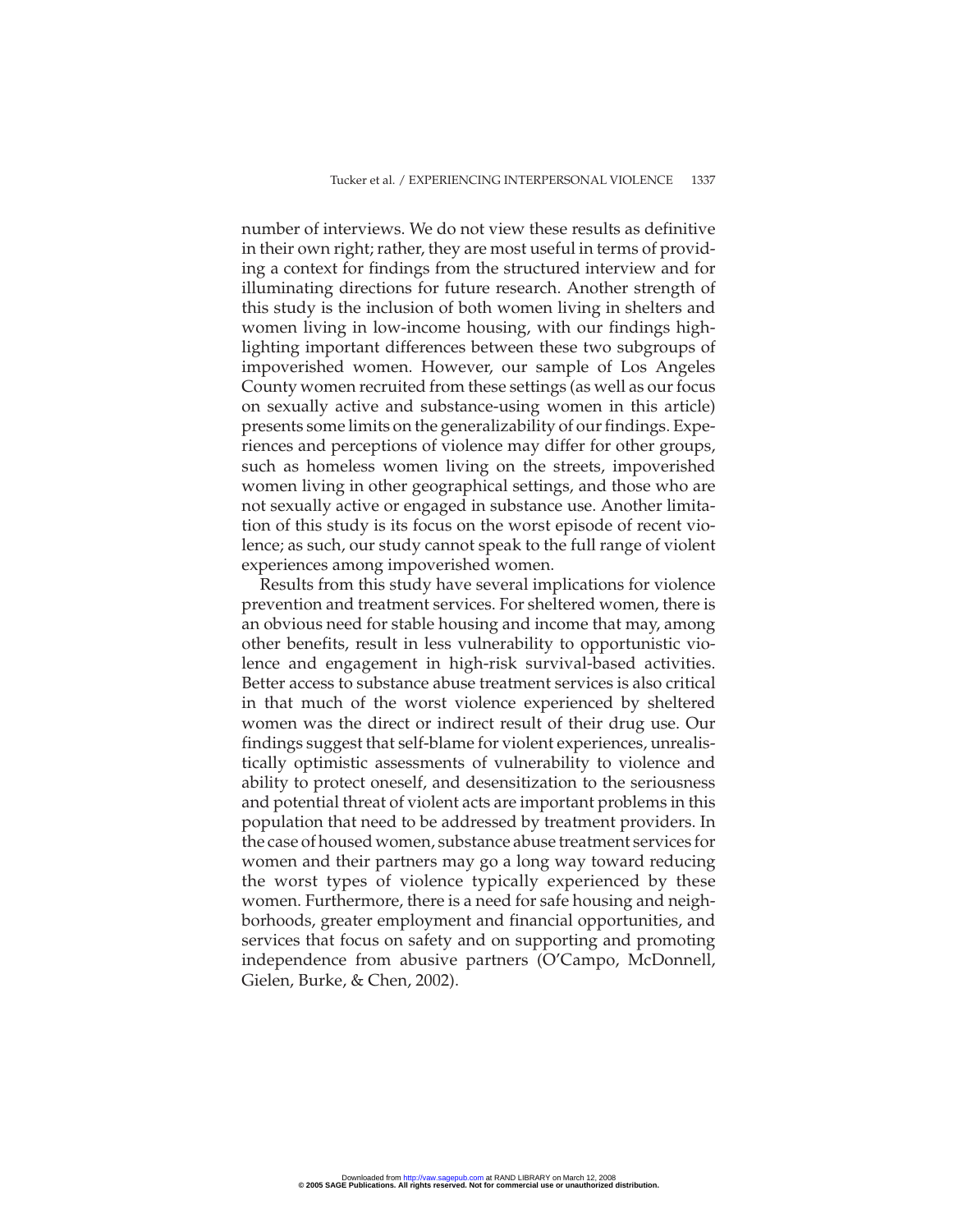#### **REFERENCES**

- Arata, C. M. (1999). Coping with rape: The roles of prior sexual abuse and attributions of blame. *Journal of Interpersonal Violence*, *14*, 62-78.
- Bassuk, E. L., Buckner, J. C., Perloff, J. N., & Bassuk, S. S. (1998). Prevalence of mental health and substance use disorders among homeless and low-income housed mothers. *American Journal of Psychiatry*, *155*, 1561-1564.
- Bassuk, E. L., & Rosenberg, L. (1988). Why does family homelessness occur? Acase-control study. *American Journal of Public Health*, *78*, 783-788.
- Bassuk, E. L., Weinreb, L. F., Buckner, J. C., Browne, A., Salomon A., & Bassuk, S. (1996). The characteristics and needs of sheltered homeless and low-income housed mothers. *Journal of the American Medical Association*, *276*, 640-646.
- Becker, H. (1958). Problems of inference and proof in participant observation. *American Sociological Review*, *23*, 652-660.
- Bernard, H. R. (2001). *Research methods in anthropology: Qualitative and quantitative approaches* (3rd ed.). Walnut Creek, CA: AltaMira.
- Browne, A., & Bassuk, S. S. (1997). Intimate violence in the lives of homeless and poor housed women: Prevalence and patterns in an ethnically diverse sample. *American Journal of Orthopsychiatry*, *67*, 261-278.
- Crabtree, B. F., & Miller, W. L. (1992). Atemplate approach to text analysis: Developing and using codebooks. In B. F. Crabtree & W. L. Miller (Eds.), *Doing qualitative research* (pp. 93-109). Newbury Park, CA: Sage.
- Dutton, M. A., Burghardt, K. J., Perrin, S. G., Chrestman, K. R., & Halle, P. M. (1994). Battered women's cognitive schemata. *Journal of Traumatic Stress*, *7*, 237-255.
- Elliott, M. N., Golinelli, D., Hambarsoomian, K., Perlman, J., & Wenzel, S. L. (in press). Sampling with field burden constraints: An application to sheltered homeless and lowincome housed women. *Field Methods*.
- Fals-Stewart, W. (2003). The occurrence of partner physical aggression on days of alcohol consumption: A longitudinal diary study. *Journal of Consulting and Clinical Psychology*, *71*, 41-52.
- Feehan, M., Nada-Raja, S., Martin, J. A., & Langley, J. D. (2001). The prevalence and correlates of psychological distress following physical and sexual assault in a young cohort. *Violence and Victims*, *16*, 49-63.
- Follingstad, D. R., Rutledge, L. L., Berg, B. J., Hause, E. S., & Polek, D. S. (1990). The role of emotional abuse in physically abusive relationships. *Journal of Family Violence*, *5*, 107- 120.
- Frazier, P. A. (1990). Victim attributions and post-rape trauma. *Journal of Personality and Social Psychology*, *59*, 298-304.
- Gondolf, E. W. (1998). The victims of court-ordered batterers. *Violence Against Women*, *4*, 659-676.
- Goodman, L. A., Dutton, M. A., & Harris, M. (1995). Episodically homeless women with serious mental illness: Prevalence of physical and sexual assault. *American Journal of Orthopsychiatry*, *65*, 468-478.
- Ingram, K. M., Corning, A. F., & Schmidt, L. D. (1996). The relationship of victimization experiences to psychological well-being among homeless women and low-income housed women. *Journal of Counseling Psychology*, *43*, 218-227.
- Kantor, G. K., & Straus, M. A. (1987). The "drunken bum" theory of wife beating. *Social Problems*, *34*, 213-230.
- Kantor, G. K., & Straus, M. A. (1989). Substance abuse as a precipitant of wife abuse victimizations. *American Journal of Drug and Alcohol Abuse*, *15*, 173-189.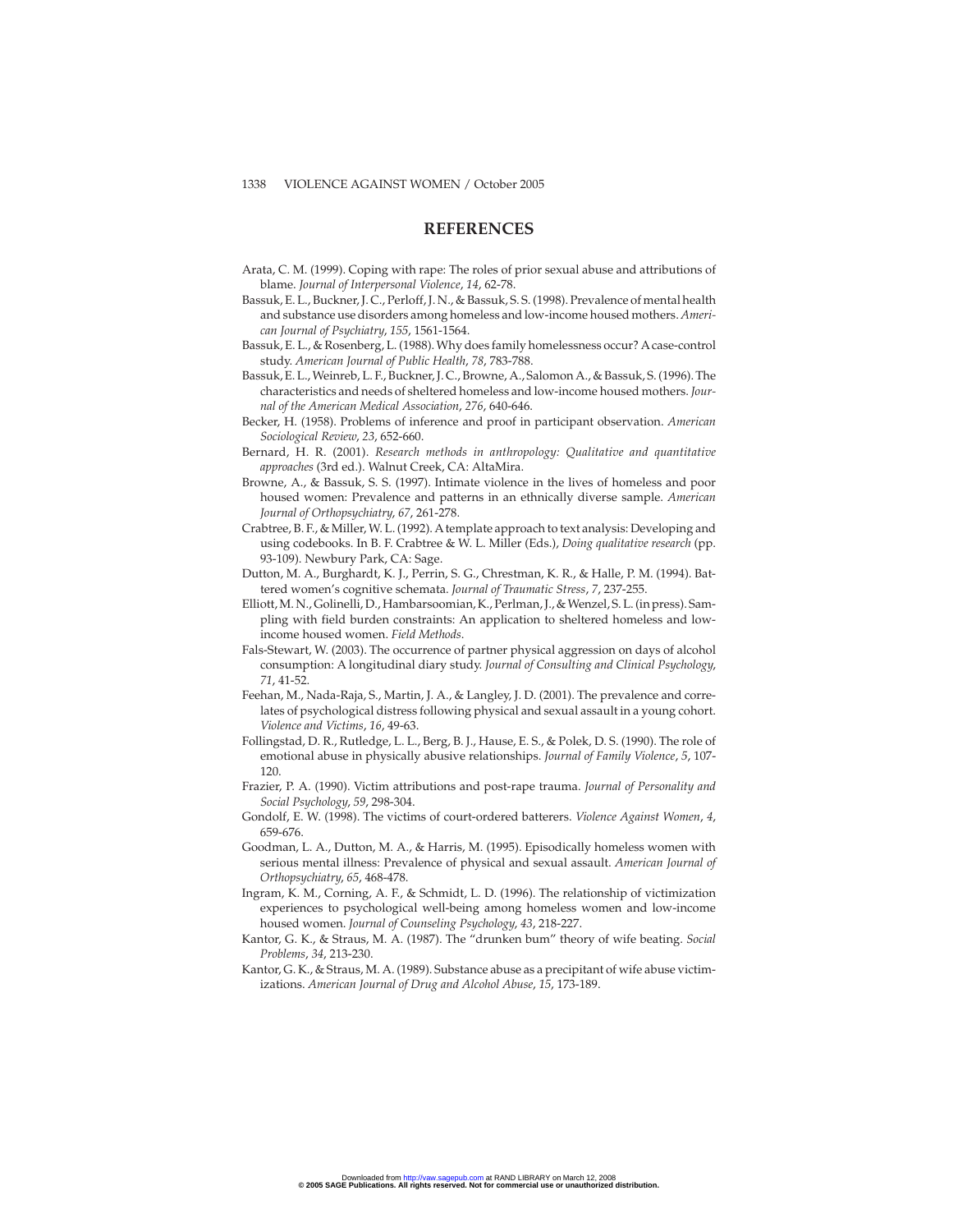- Kilpatrick, D., Edmunds, C., & Seymour, A. K. (1992).*The national women's study*. Arlington, VA: National Victim Center.
- Krug, E. G., Dahlberg, L. L., Mercy, J. A., Zwi, A. B., & Lozano, R. (Eds.). (2002).*World report on violence and health*. Geneva, Switzerland: World Health Organization.
- Kvale, S. (1996). *Interviews: An introduction to qualitative research interviewing*. Thousand Oaks, CA: Sage.
- Letiecq, B. L., Anderson, E. A., & Koblinsky, S. A. (1998). Social support of homeless and housed mothers: A comparison of temporary and permanent housing arrangements. *Family Relations*, *47*, 415-421.
- Miranda, R., Jr., Meyerson, L. A., Long, P. J., Marx, B. P., & Simpson, S. M. (2002). Sexual assault and alcohol use: Exploring the self-medication hypothesis. *Violence and Victims*, *17*, 205-217.
- Neufeld, B. (1996). SAFE questions: Overcoming barriers to detection of domestic violence. *American Family Physician*, *58*, 2575-2582.
- Nyamathi, A., Bennett, C., Leake, B., & Chen, S. (1995). Social support among impoverished women. *Nursing Research*, *44*, 376-378.
- O'Campo, P., McDonnell, K., Gielen, A., Burke, J., & Chen, Y. (2002). Surviving physical and sexual abuse: What helps low-income women? *Patient Education and Counseling*, *46*, 205-212.
- O'Neill, M. L., & Kerig, P. K. (2000). Attributions of self-blame and perceived control as moderators of adjustment in battered women. *Journal of Interpersonal Violence*, *15*, 1036- 1049.
- Pape, K. T., & Arias, I. (2000). The role of perceptions and attributions in battered women's intentions to permanently end their violent relationships. *Cognitive Therapy & Research*, *24*, 201-214.
- Rodriguez, M. A., Quiroga, S. S., & Bauer, H. M. (1996). Breaking the silence: Battered women's perspectives on medical care. *Archives of Family Medicine*, *5*, 153-158.
- Ryan, G. (1999). Measuring the typicality of text: Using multiple coders for more than just reliability and validity checks. *Human Organization*, *58*, 313-322.
- Ryan, G., & Bernard, H. R. (2003). Techniques to identify themes. *Field Methods*, *15*, 85.
- Sackett, L. A., & Saunders, D. G. (1999). The impact of different forms of psychological abuse on battered women. *Violence and Victims*, *14*, 105-117.
- Salomon, A., Bassuk, S. S., & Huntington, N. (2002). The relationship between intimate partner violence and the use of addictive substance in poor and homeless single mothers. *Violence Against Women*, *8*, 785-815.
- Shinn, M., Knickman, J. R., & Weitzman, B. C. (1991). Social relationships and vulnerability to becoming homeless among poor families. *American Psychologist*, *46*, 1180-1187.
- Smereck, G. A., & Hockman, E. M. (1998). Prevalence of HIV infection and HIV risk behaviors associated with living place: On-the-street homeless drug users as a special target population for public health intervention. *American Journal of Drug and Alcohol Abuse*, *24*, 299-319.
- Spradley, J. P. (1979). *The ethnographic interview*. New York: Holt, Rinehart, and Winston.
- Straus, M. A., Hamby, S. L., Boney-McCoy, S., & Sugarman, D. B. (1996). The revised conflict tactics scales (CTS2): Development and preliminary psychometric data. *Journal of Family Issues*, *17*, 283-316.
- Taylor, S. E., & Armor, D. A. (1996). Positive illusions and coping with adversity. *Journal of Personality*, *64*, 873-898.
- Testa, M., Quigley, B. M., & Leonard, K. E. (2003). Does alcohol make a difference? Withinparticipants comparison of incidents of partner violence. *Journal of Interpersonal Violence*, *18*, 735-743.
- Tolman, R. M., & Rosen, D. (2001). Domestic violence in the lives of women receiving welfare. *Violence Against Women*, *7*, 141-158.